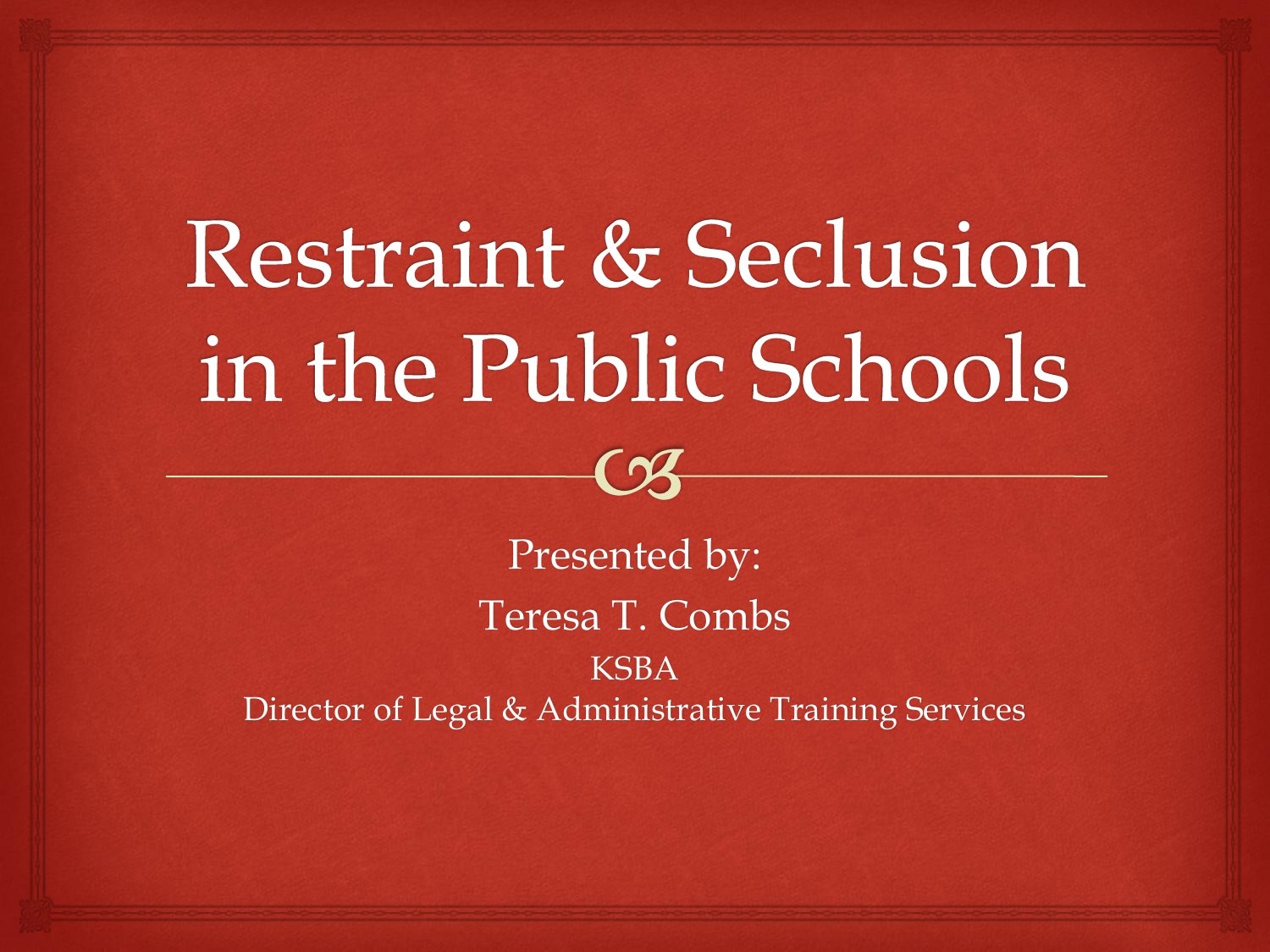#### Enforcement Duties

 $C<sub>3</sub>$ 

 704 KAR 7:160 – Use of Physical Restraint and Seclusion in Public Schools

- The regulation establishes requirements for use of physical restraint and seclusion in districts; and
- The notification and data reporting requirements for the use of physical restraint and seclusion in districts; and
- **Does not** prohibit the lawful exercise of law enforcement duties by sworn law enforcement officers.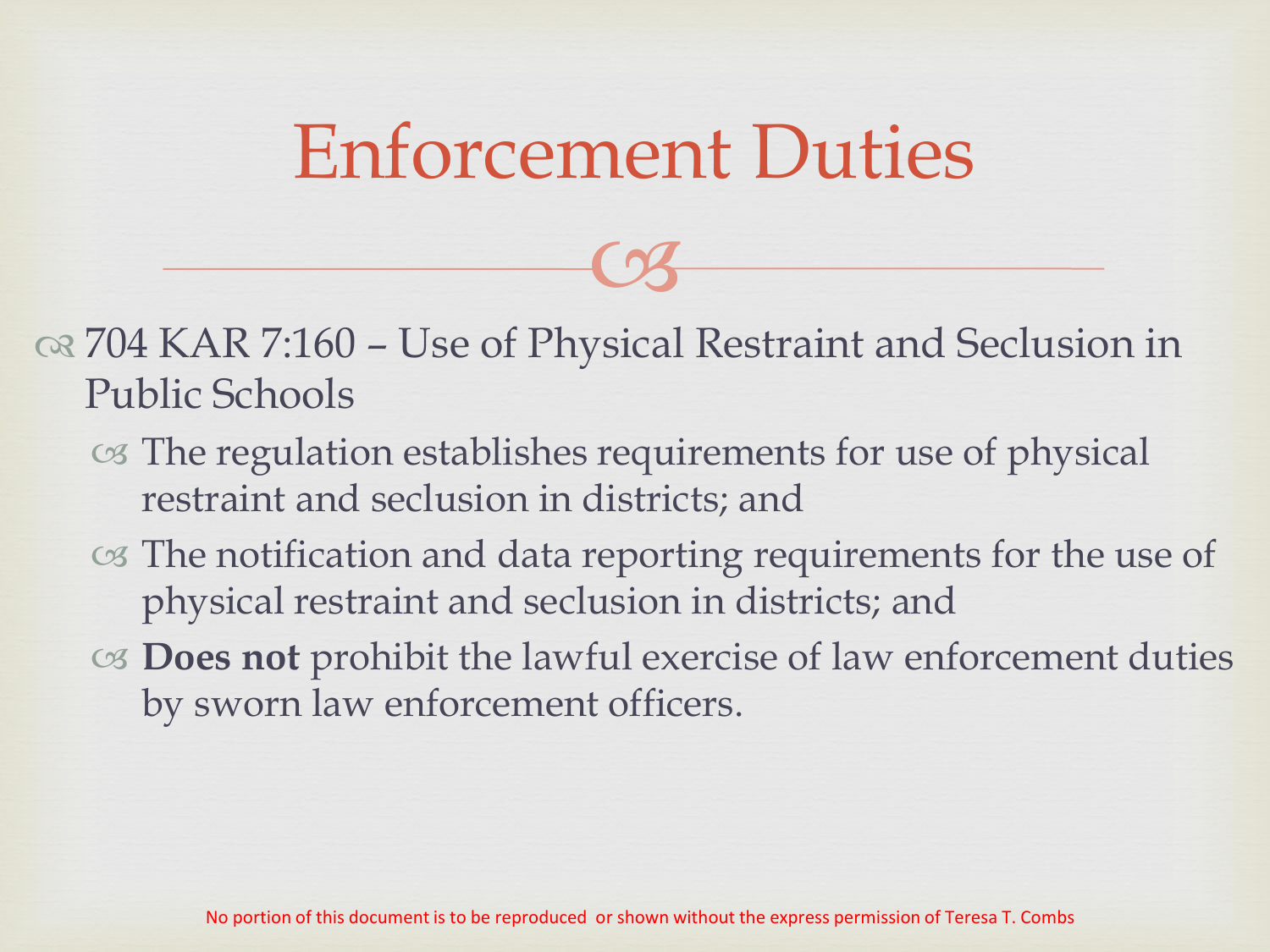#### **Definitions**

 $C<sub>3</sub>$  "Aversive behavioral interventions" – a physical or sensory intervention program intended to modify behavior that the **implementer knows** would cause physical trauma, emotional trauma, or both, to a student **even when the substance or stimulus appears to be pleasant or neutral to others**, and **may include** hitting, pinching, slapping, water spray, noxious fumes, extreme physical exercise, loud auditory stimuli, withholding of meals, or denial of reasonable access to toileting facilities.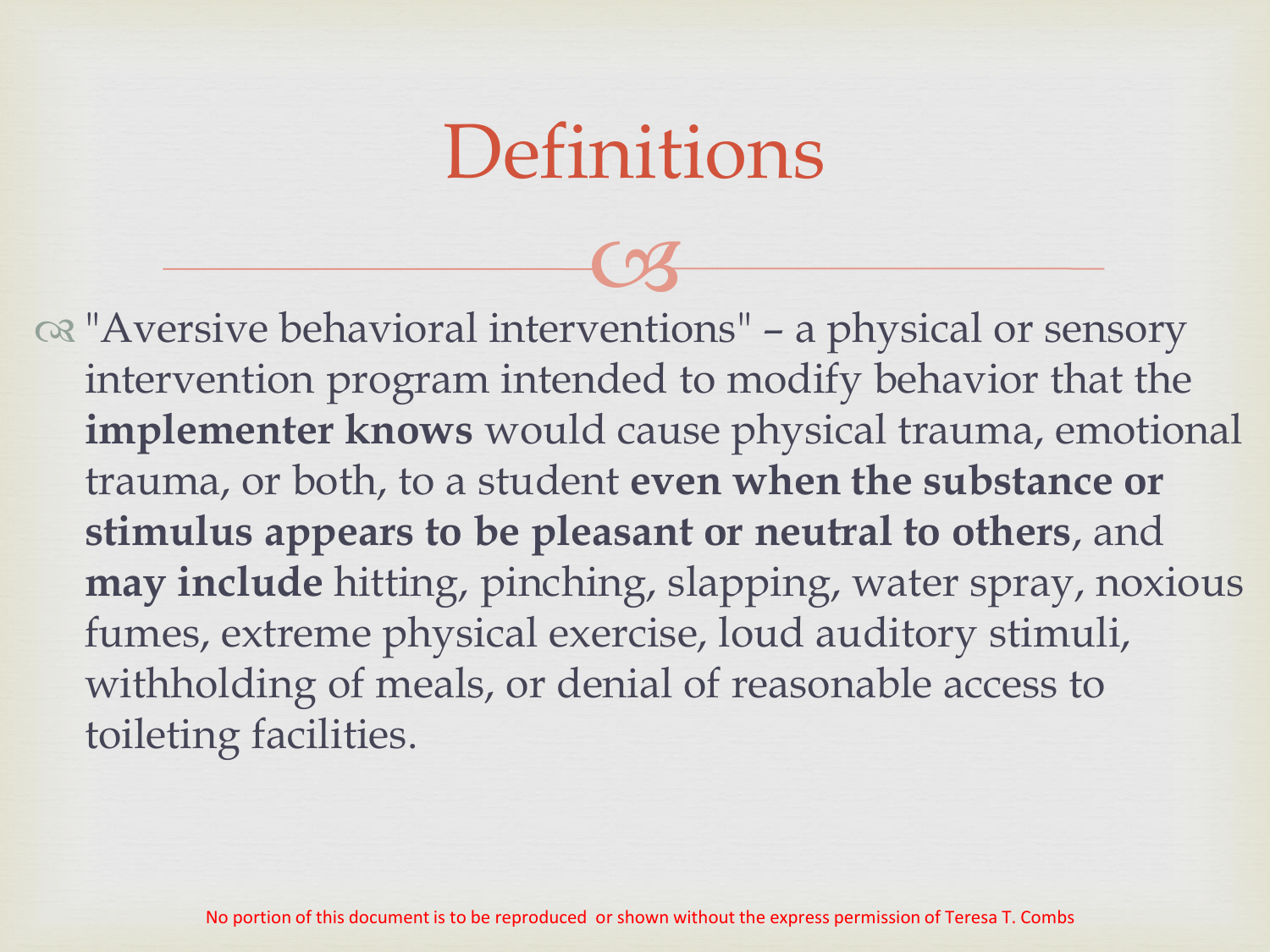- $C<sub>3</sub>$  $\alpha$  (2) "Behavioral intervention" – implementation of strategies to address behavior that is dangerous/inappropriate/otherwise impedes students' learning.
- (3) "Chemical restraint" use of **medication** to control behavior/restrict a student's freedom of movement that includes over-the-counter medications **used for purposes not specified on the label but does not include** medication prescribed by a licensed medical professional and supervised by **qualified and trained individuals in accordance with professional standards**.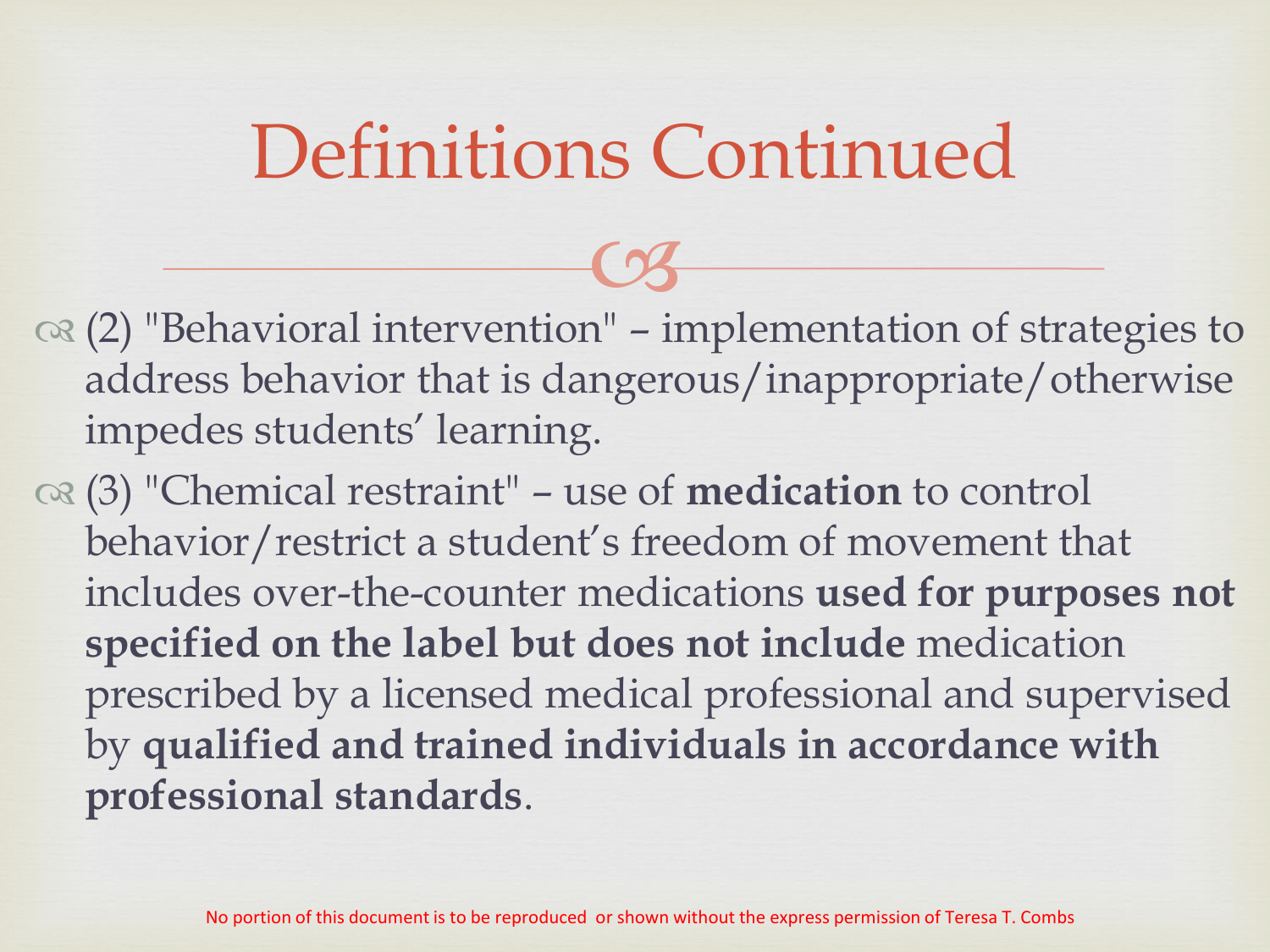- $C<sub>3</sub>$  (4) "Dangerous behavior" – behavior that presents **imminent danger of physical harm** to self or others but **does not include** inappropriate behaviors such as disrespect, noncompliance, insubordination, or out of seat behaviors.
- $\alpha$  (5) "De-escalation" the use of behavior management techniques intended to:
	- (a) Mitigate and defuse dangerous behavior of a student; or
	- (b) Reduce the imminent danger of physical harm to self or others.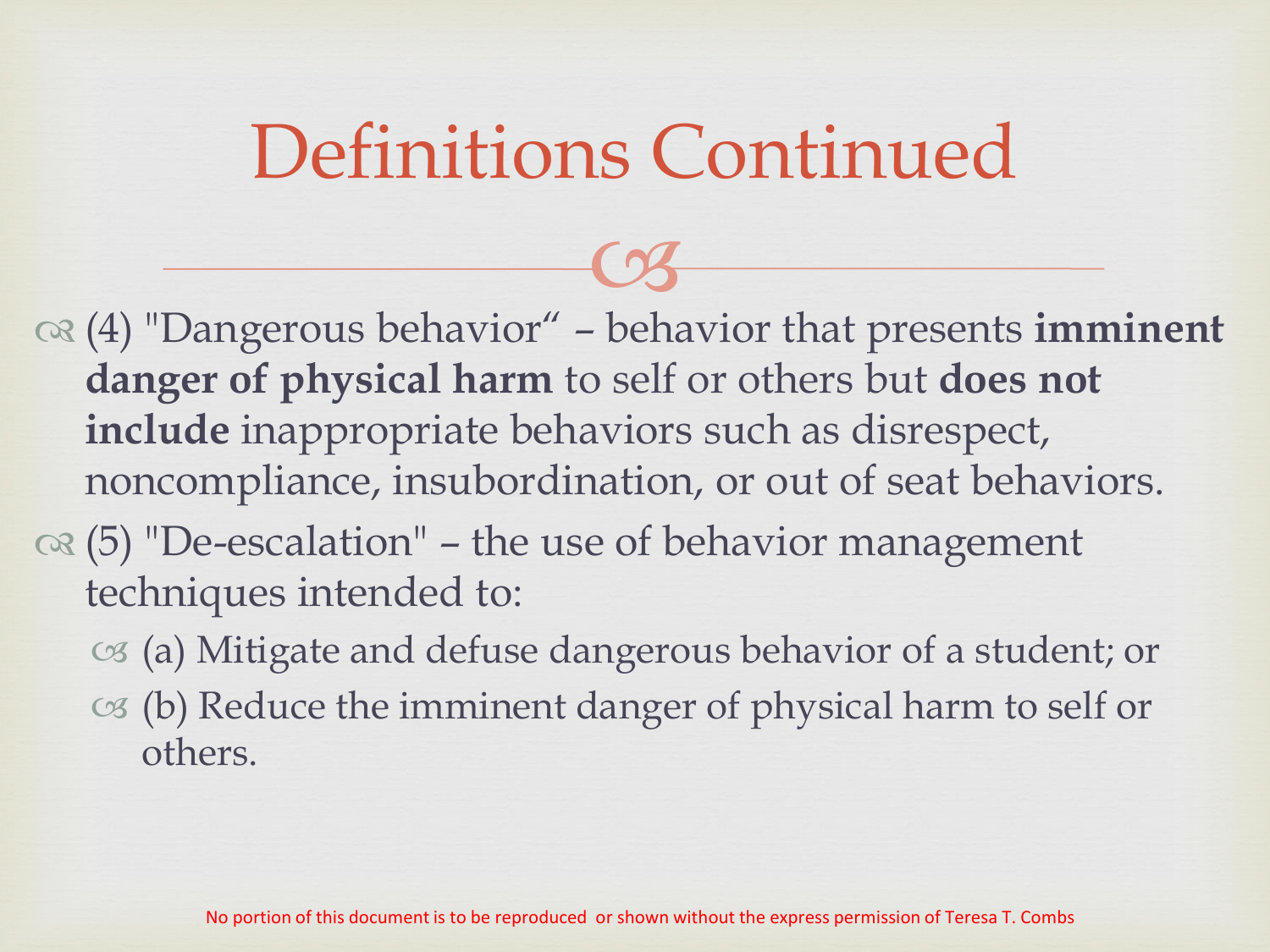$C<sub>3</sub>$ 

 (6) "Emancipated youth" means a student under the age of eighteen (18) who is or has been married or has by court order or otherwise been freed from the care, custody, and control of the student's parents.

 $\infty$  (Or age 18 or older – and has no court appointed guardian) (7) "Emergency" – a sudden, urgent occurrence, usually **unexpected but sometimes anticipated**, that requires immediate action.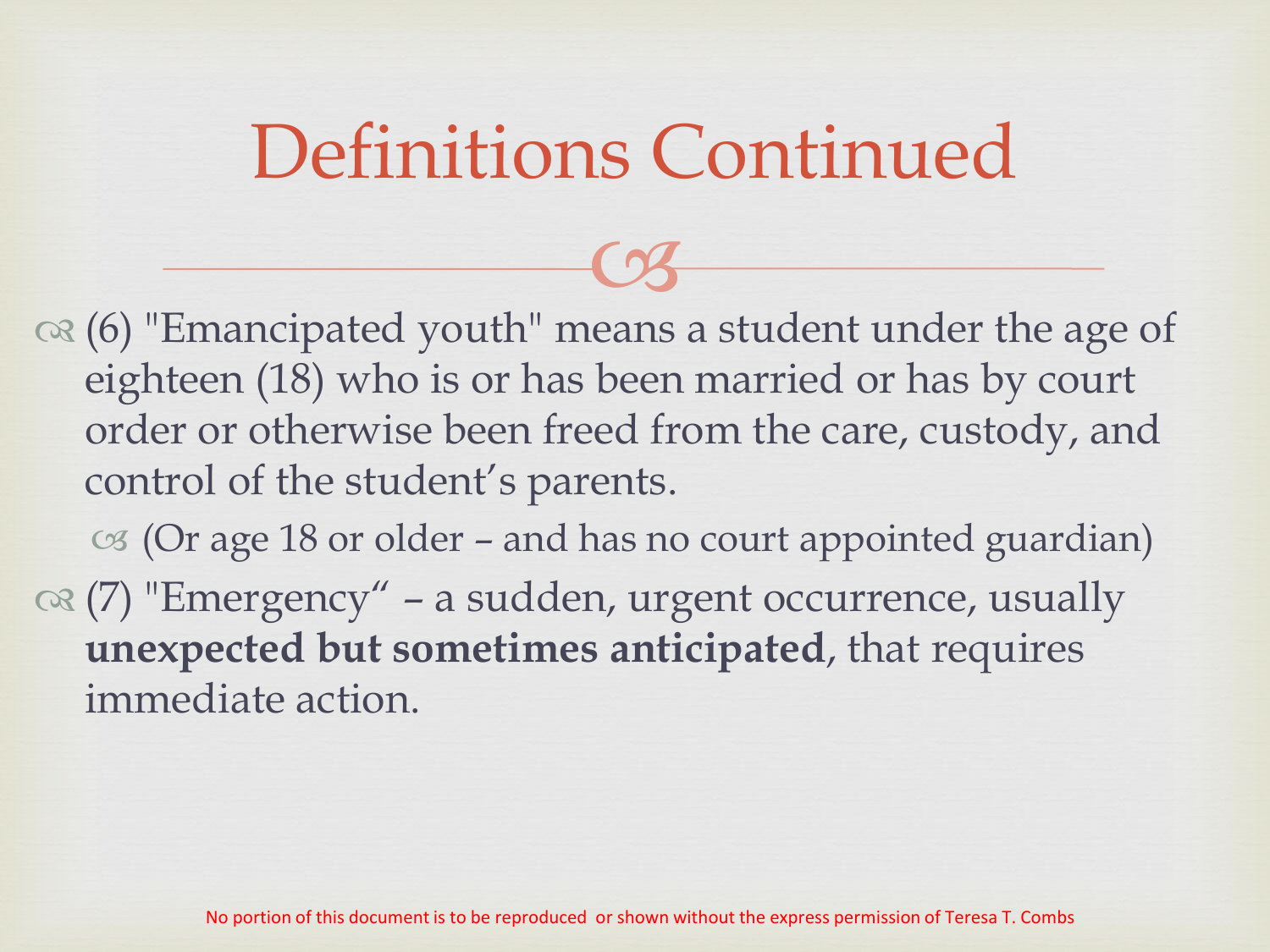(8) "Mechanical restraint" – the use of any **device/equipment to restrict a student's freedom of movement**, but **does not include**:

- (a) A device implemented by **trained school personnel or utilized by a student that has been prescribed by an appropriate medical or related services professional** that is used for the specific and approved purposes for which the device was designed;
- $\infty$  (b) An adaptive device or mechanical support used to achieve proper body position, balance, or alignment **to allow greater freedom of mobility** than would be possible without the use of the device or mechanical support;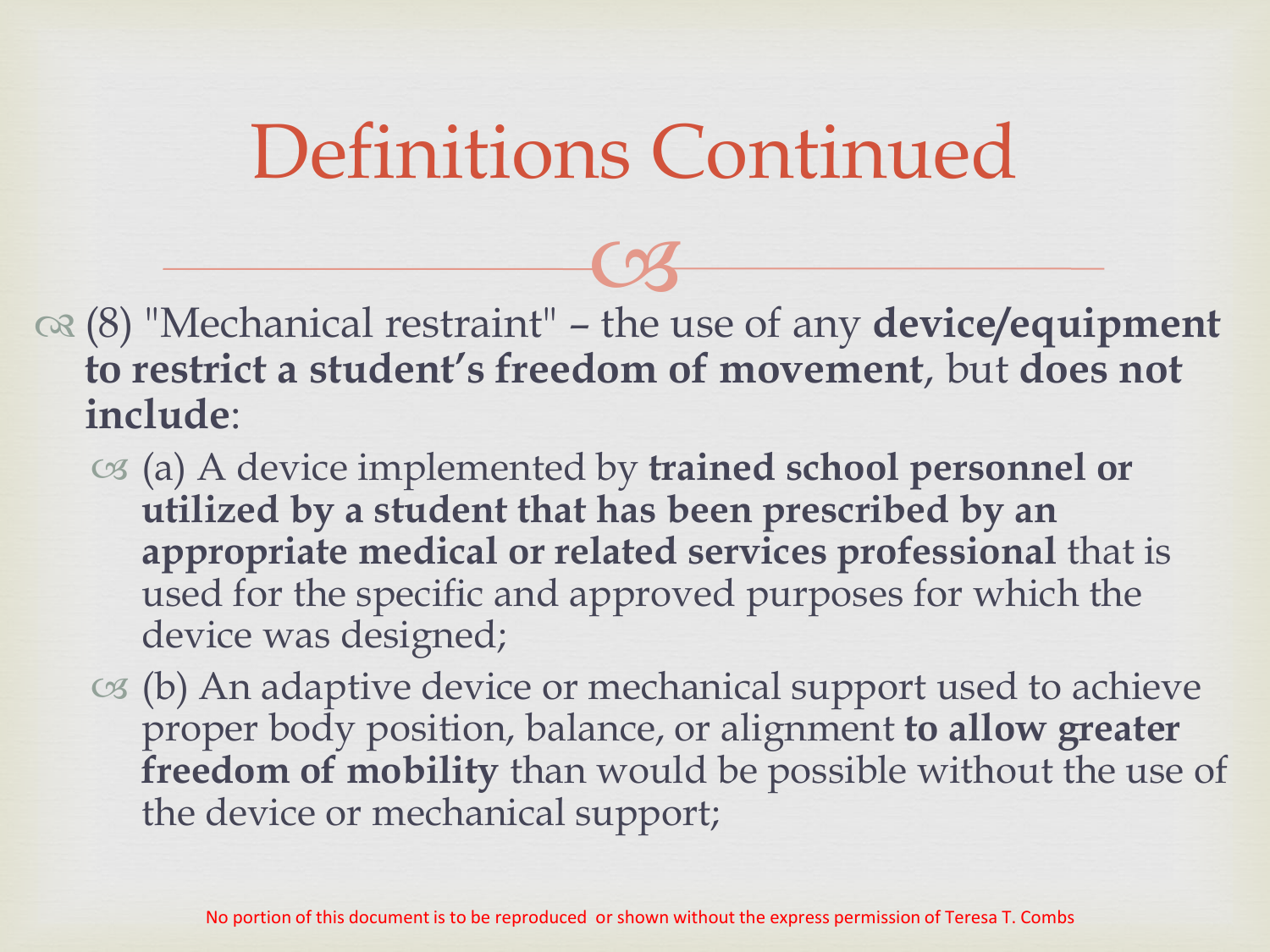- (c) A vehicle safety restraint  $C<sub>3</sub>$ **if used as intended** during the transport of a student in a moving vehicle;
- (d) Restraint for medical immobilization; or
- $\infty$  (e) An a orthopedically prescribed device that permits the student to participate in activities without risk of harm.
- NOTE: Physically **forcing** student into a safety restraint is restraint that must be document under the restraint definition in the regulation.
- (9) "Parent" a natural parent, a guardian, or an individual acting as a parent in the absence of a parent or a guardian of the student.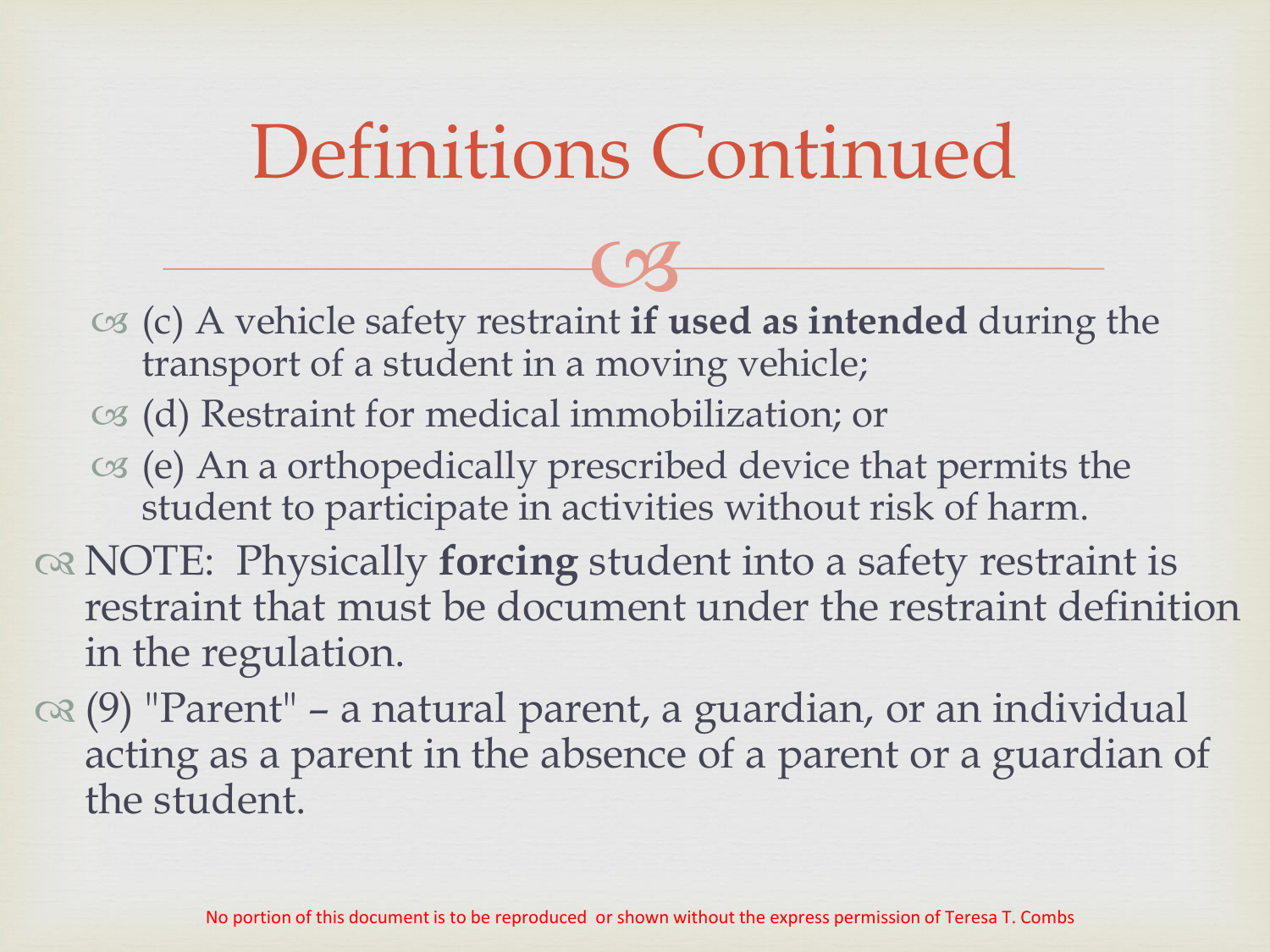(10) "Physical Restraint" – a personal restriction that **immobilizes**   $C<sub>3</sub>$ **or reduce**s the ability of a student to move the student's torso, arms, legs, or head freely, but **does not include**:

- (a) **Temporary** touching or holding of the hand, wrist, arm, shoulder, or back for the purpose of **encouraging a student to move voluntarily to a safe location**;
- $\circ$  (b) A behavioral intervention, such as proximity control or verbal soothing, used as a response to calm and comfort an upset student;
- (c) Less restrictive physical contact or redirection to promote student safety; or
- $\circ$  (d) Physical guidance or prompting when teaching a skill or redirecting the student's attention.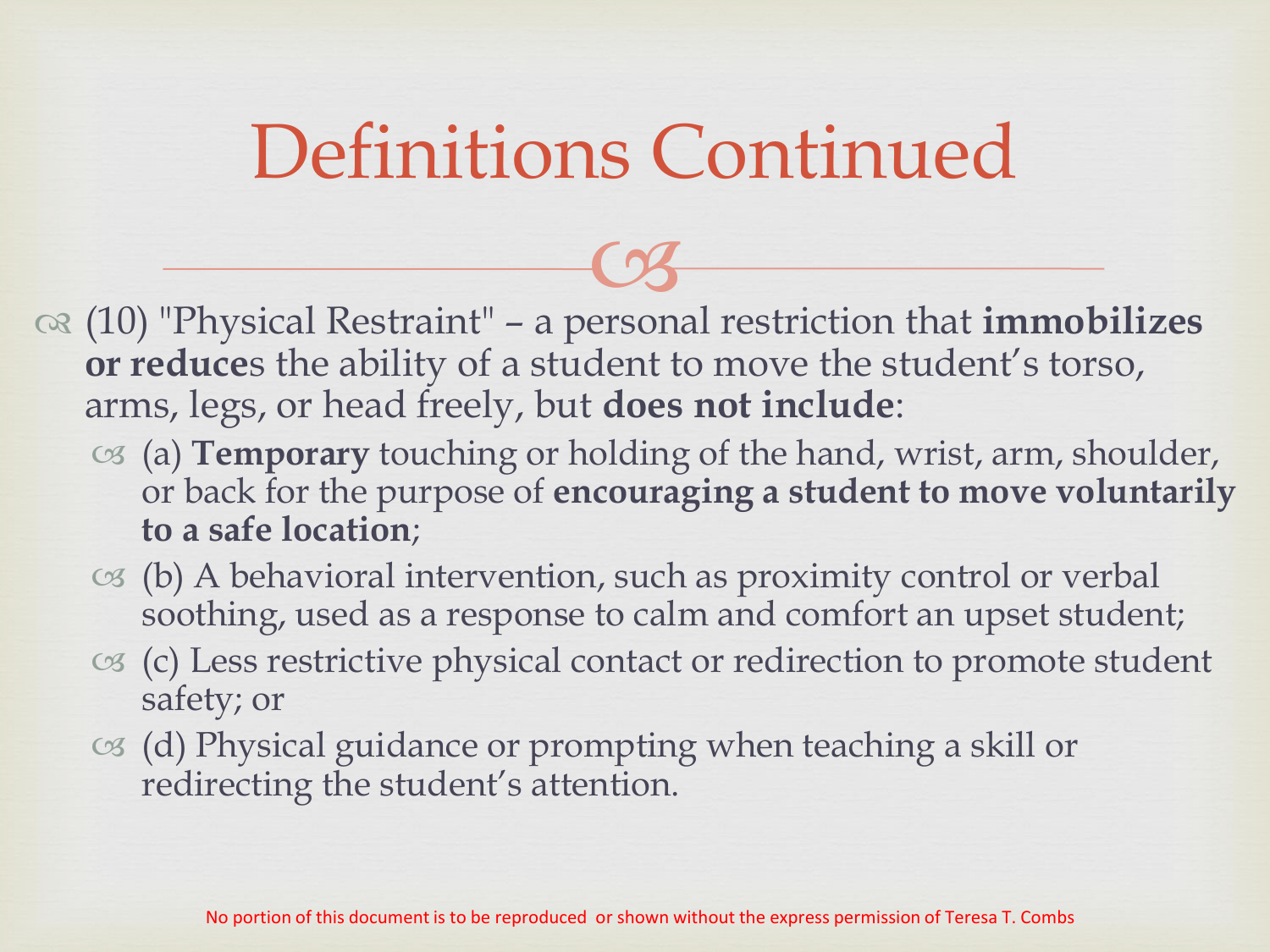- (11) "Positive behavioral supports" a school-wide systematic approach to embed evidence-based practices and data-driven decision-making to:
	- (a) Improve school climate and culture in order to achieve improved academic and social outcomes;
	- $\infty$  (b) Increase learning for all students, including those with the most complex and intensive behavior needs;
	- (c) Encompass a range of systemic and individualized positive strategies to reinforce desired behaviors;
	- (d) Diminish reoccurrence of inappropriate or dangerous behaviors; and
	- (e) Teach appropriate behaviors to students.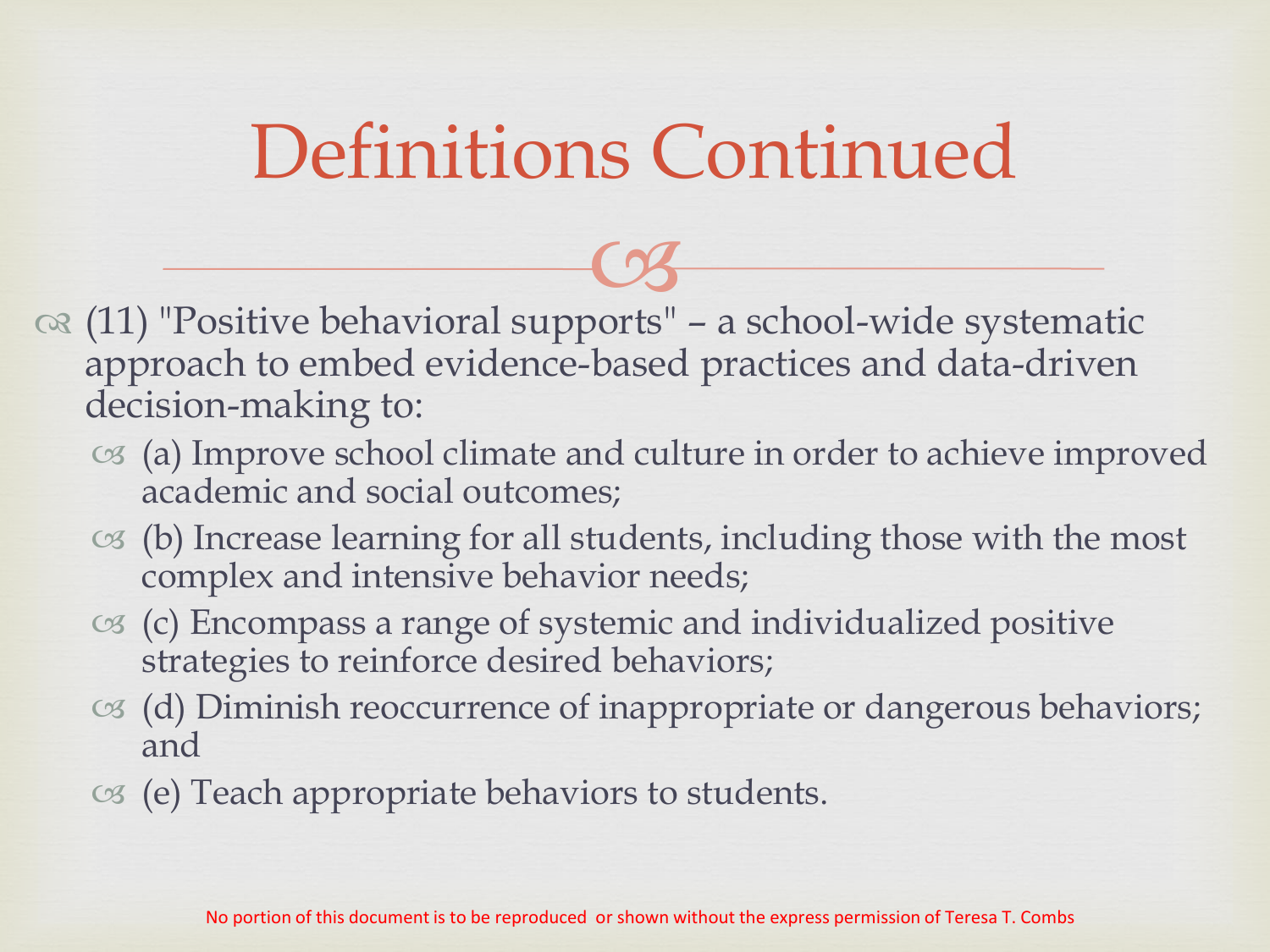- $\infty$  (12) "Prone restraint" means the student is restrained in a face  $\overline{\text{C3}}$ down position on the floor or other surface, and **physical pressure is applied to the student's body to keep the student in the prone position**. **This is prohibited.**
- (13) "School personnel" means teachers, principals, administrators, counselors, social workers, psychologists, paraprofessionals, nurses, librarians, school resource officers, sworn law enforcement officers, and other support staff who are employed in a school **or** who perform services in the school on a contractual basis.
- os Includes law enforcement officers, district employees, or contractors **performing a function typically performed by school district staff per KDE guidance document**.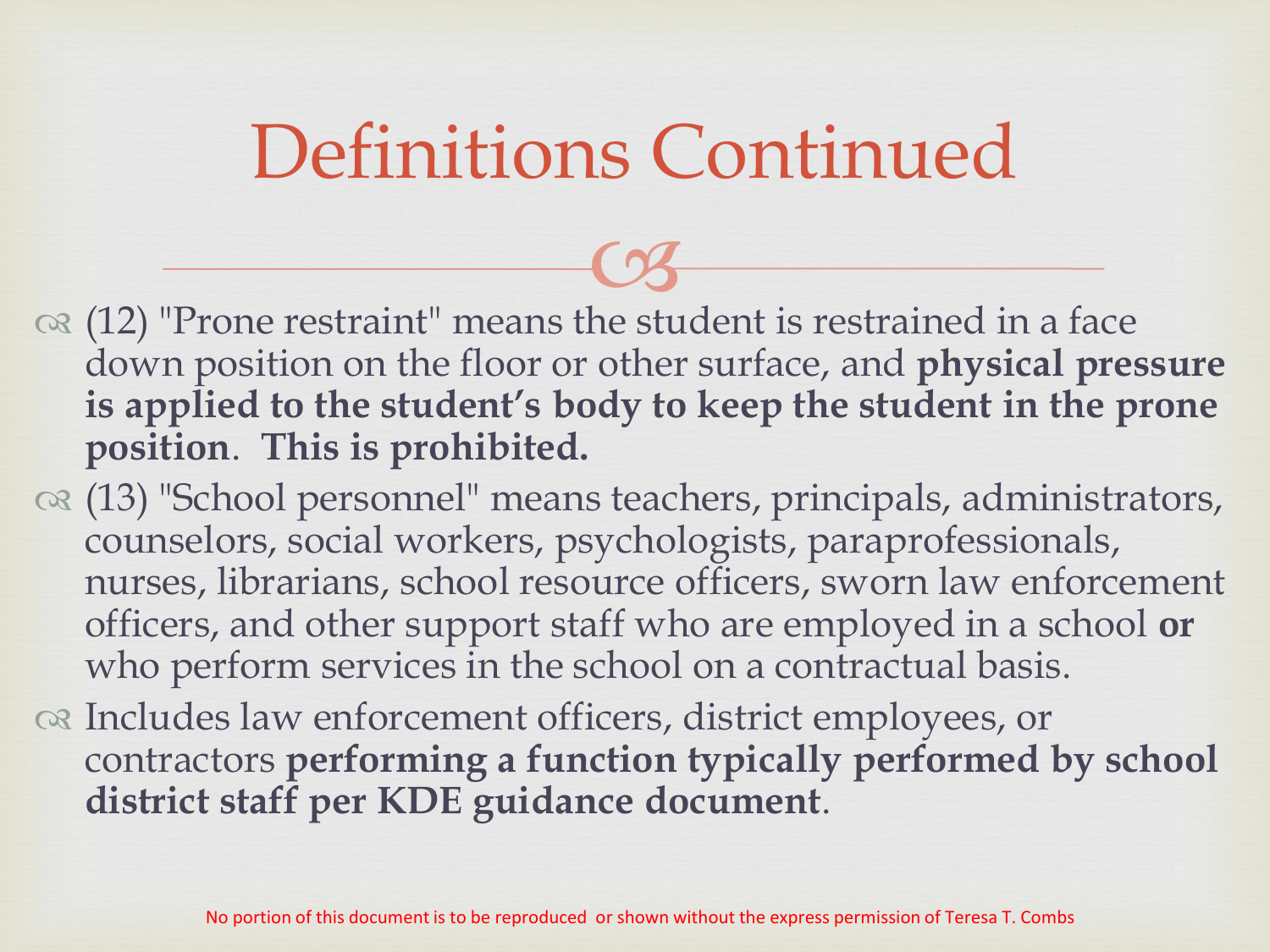$C<sub>3</sub>$  (14) "School resource officer" is defined in KRS 158.441(2). (15) "Seclusion" – involuntary confinement of a student **alone in a room or area from which the student is prevented from leaving but does not mean** classroom timeouts, supervised in-school detentions, or out-of-school suspensions.

 $\alpha$  (16) "Student" – any person enrolled in a preschool, school level as established in 703 KAR 5:240, Section 5, **or** other educational program offered by a local public school district.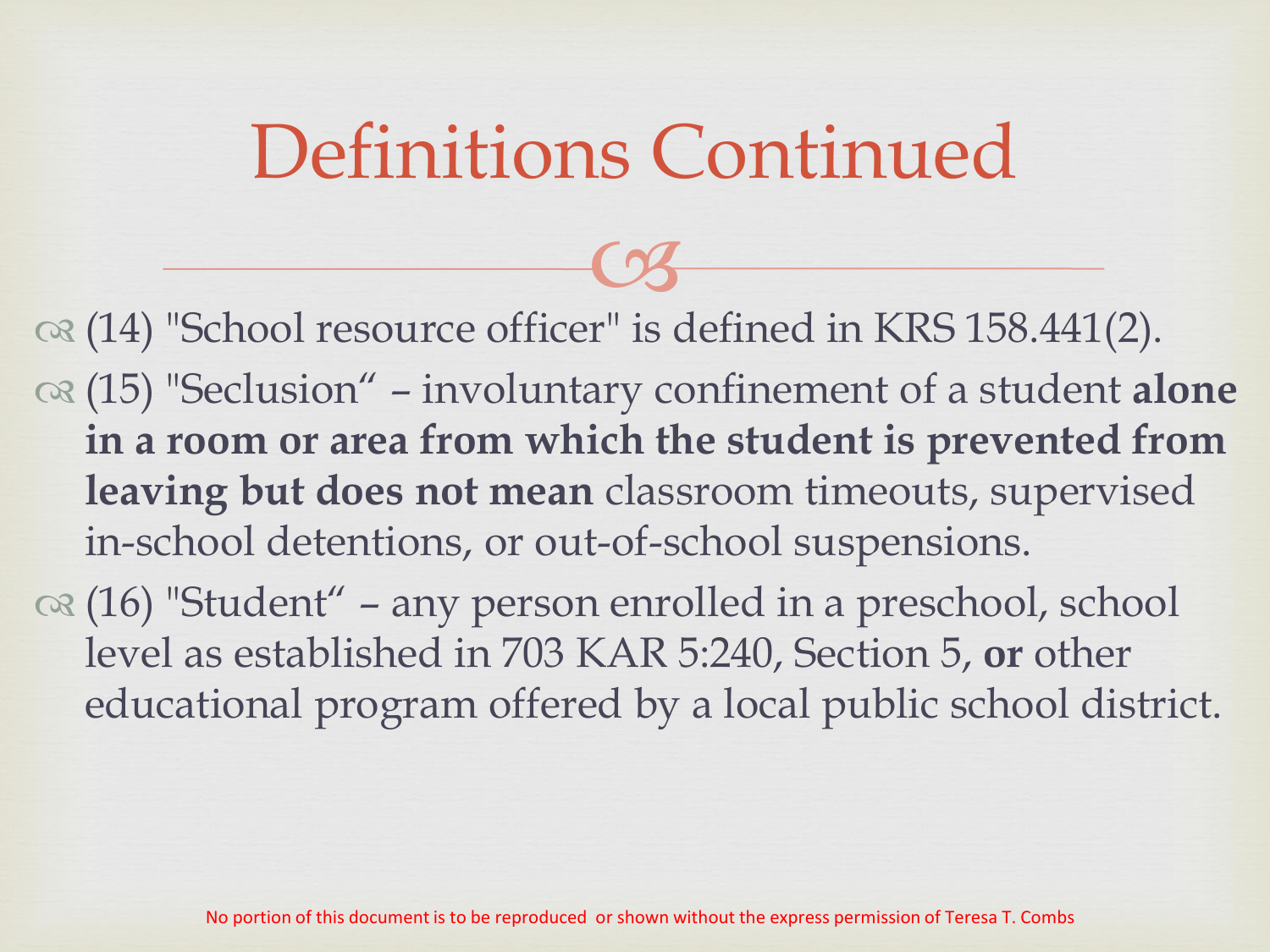$C<sub>3</sub>$ 

 (17) "Supine restraint" – student is restrained in a face up position on the student's back on the floor or other surface, **and physical pressure is applied to the student's body to keep the student in the supine position**. **This is prohibited.** (18) "Timeout" – **a behavior management technique that is part of an approved program**, involves the **monitored** separation of the student in a **non-locked** setting, and is implemented **for the purpose of calming**.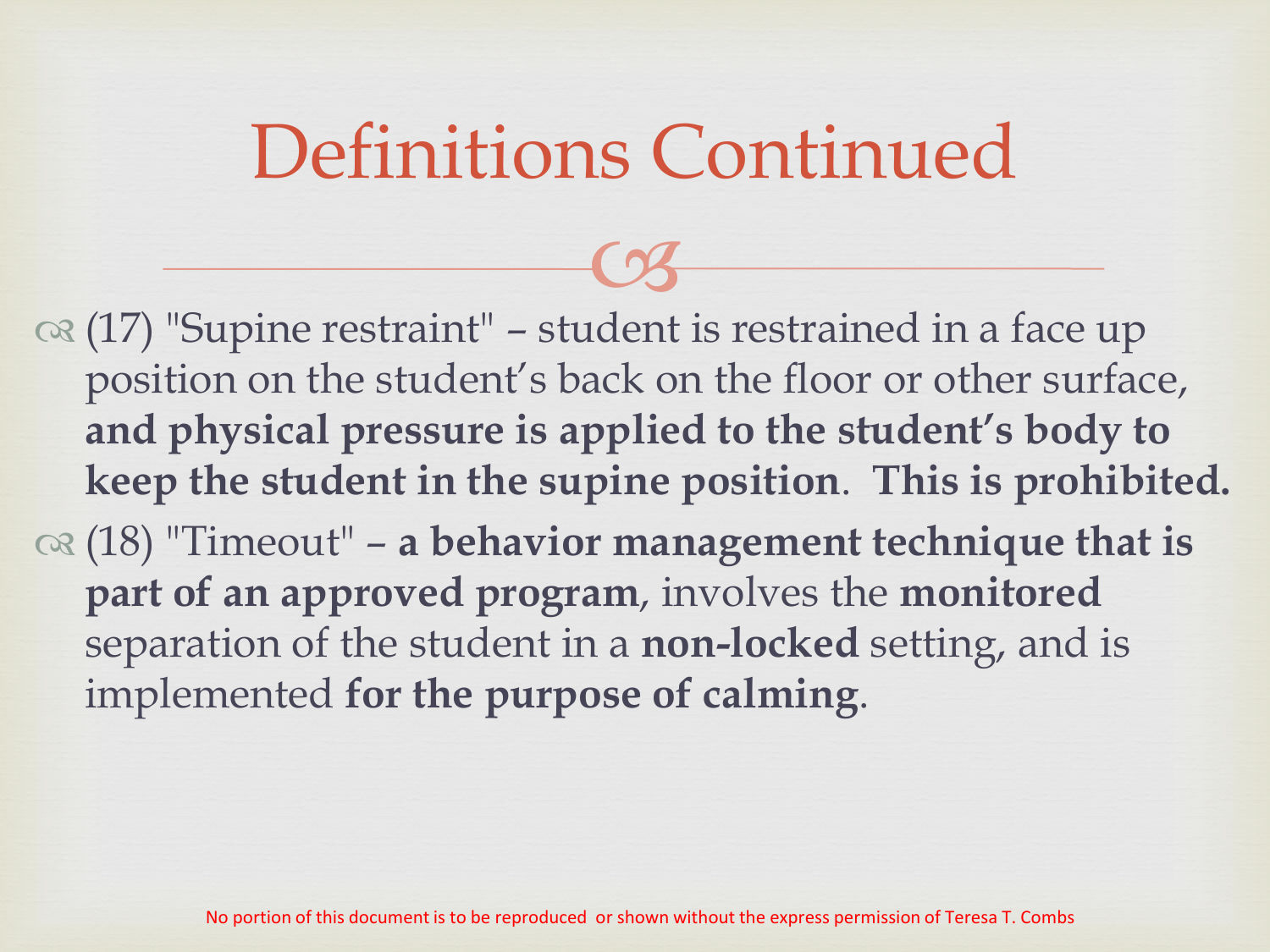#### Local Policies and Procedures

 $C<sub>3</sub>$ 

- $\infty$  (1) Each local school district shall establish policies and procedures that:
	- (a) **Ensure school personnel are aware of and parents are notified how to** access the policies and procedures regarding physical restraint and seclusion;
	- $\infty$  (b) Are designed to ensure the safety of all students, personnel, and visitors;
	- $\infty$  (c) Require school personnel to be trained in accordance with Section 6 of the regulation;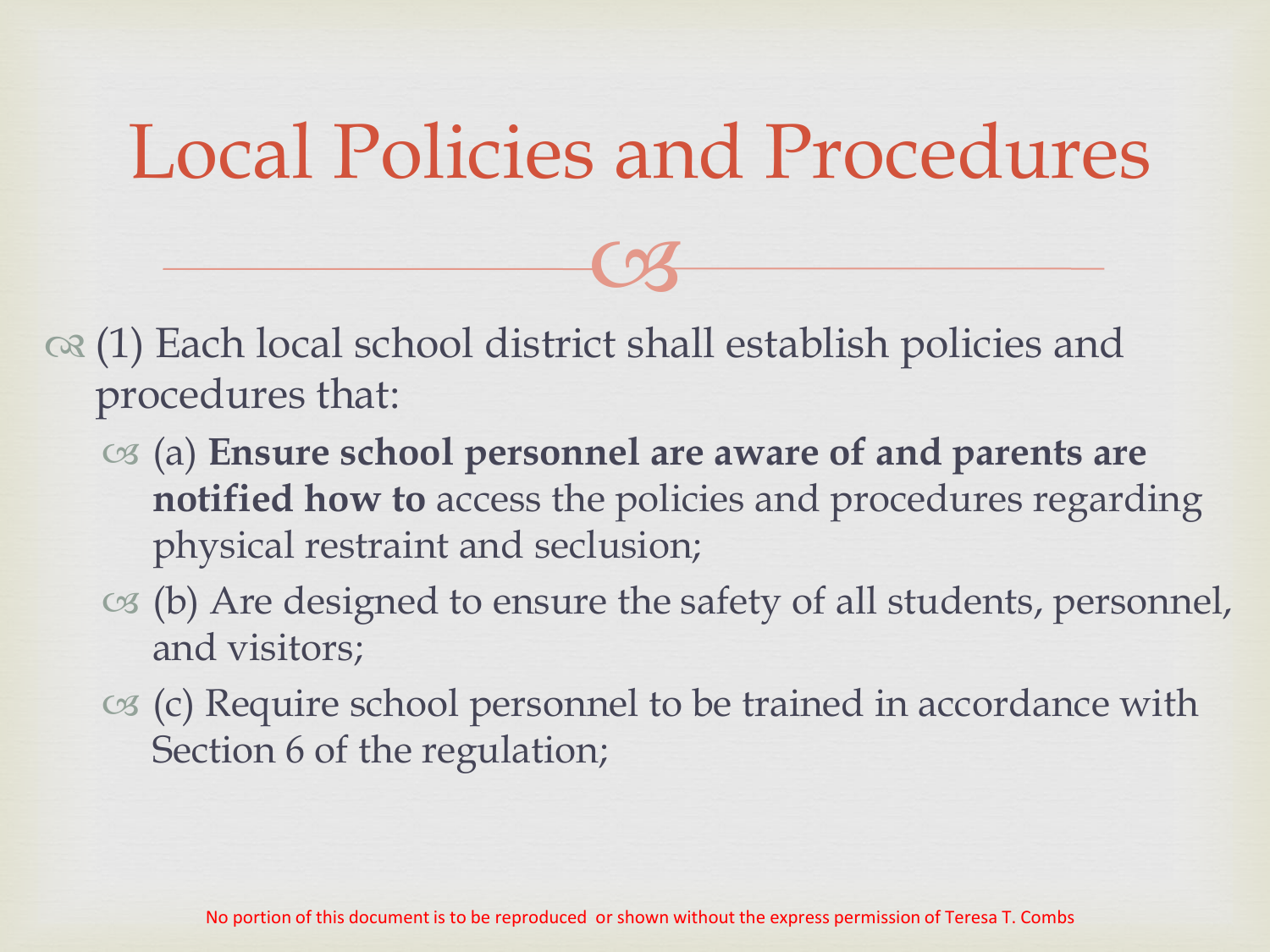## $\frac{1}{3}$ Local Policies and Procedures Continued

- (d) Outline procedures to be followed during and **after each**  use of physical restraint or seclusion, including:
	- os Notice to parents;
	- $\infty$  Documentation of the event in the student information system, and
	- $\alpha$  A process for the parent/emancipated youth to request a debriefing session;
- (e) **Require notification, within twenty four (24) hours**, to KDE and local law enforcement in the event of death, substantial risk of death, extreme physical pain, protracted and obvious disfigurement or protracted loss or impairment of the function of a bodily member, organ, or mental faculty **resulting from** the use of physical restraint or seclusion;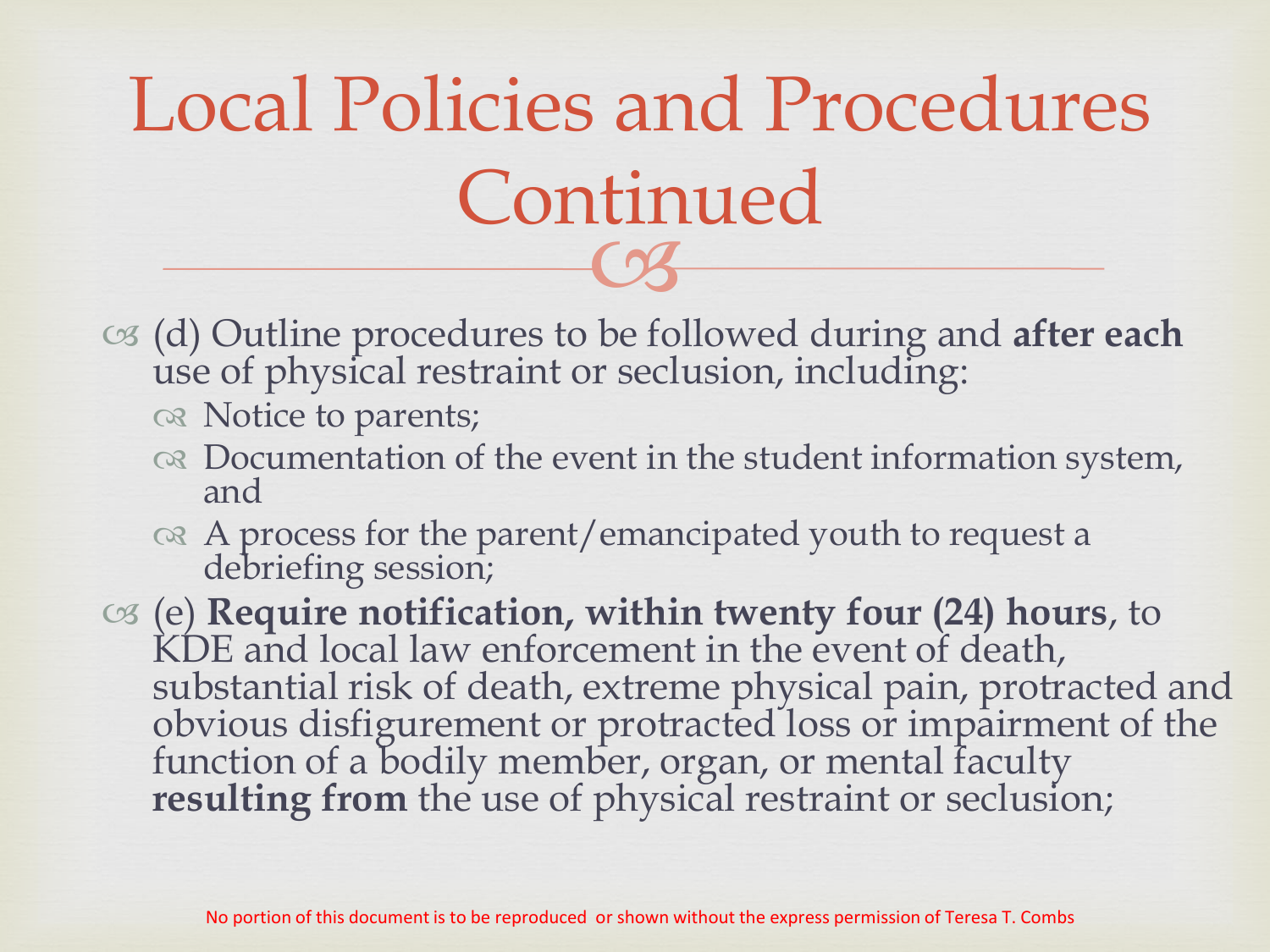## $\frac{1}{3}$ Local Policies and Procedures Continued

- (f) Outline a procedure **by which parents may submit a complaint** regarding the physical restraint/seclusion of their child, which shall require the **district and school** to:
	- Investigate the circumstances surrounding the physical restraint or seclusion;
	- or Make written findings; and
	- **If appropriate**, take corrective action;
- (g) Outline a procedure to **regularly review data** on physical restraint and seclusion usage and revise policies as needed.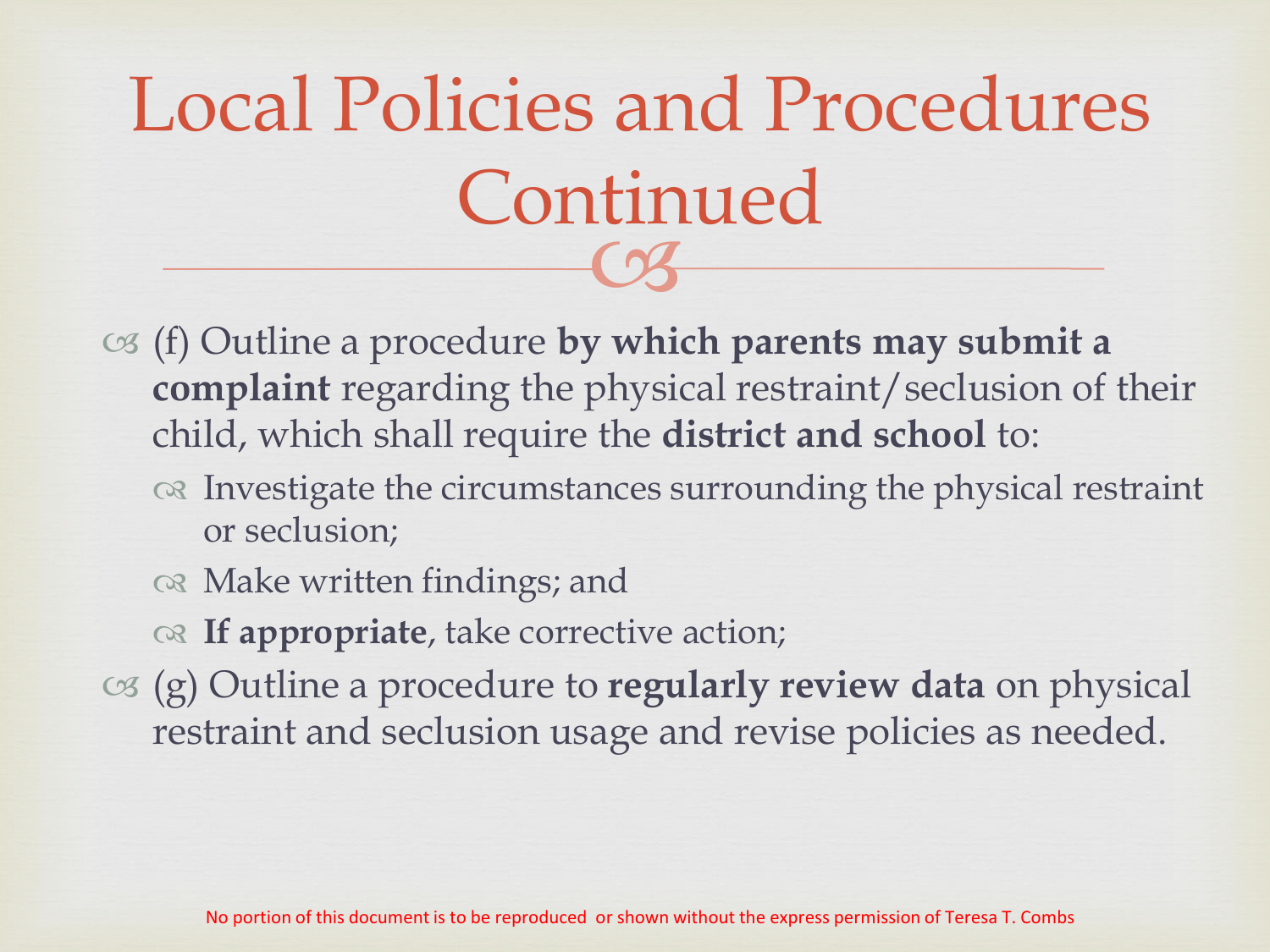## $\frac{1}{3}$ Local Policy and Procedure Timeline

 (2) Each local school district shall revise existing policies or develop policies consistent with this administrative regulation within ninety (90) calendar days of the effective date of this administrative regulation.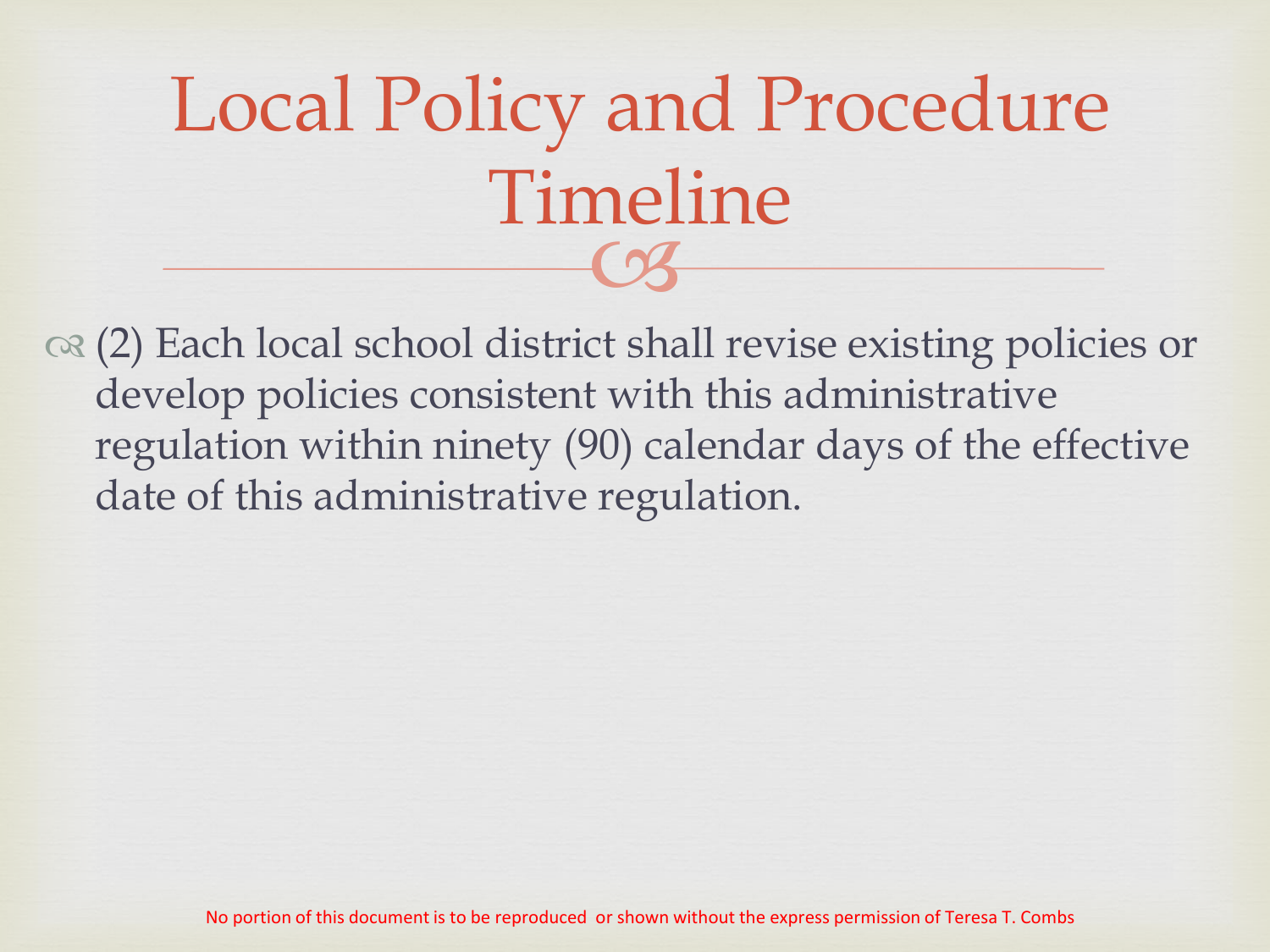## $\overline{\text{C3}}$ When Physical Restraint **Cannot** Be Used

 Physical restraint **shall not be used in a public school or educational program**:

- (a) As punishment or discipline;
- $\infty$  (b) To force compliance or to retaliate;
- $\infty$  (c) As a substitute for appropriate educational or behavioral support;
- (d) To prevent property damage, **except as permitted under KRS Chapter 503**;
- $\infty$  (e) As a routine school safety measure; or
- $\circ$  (f) As a convenience for staff.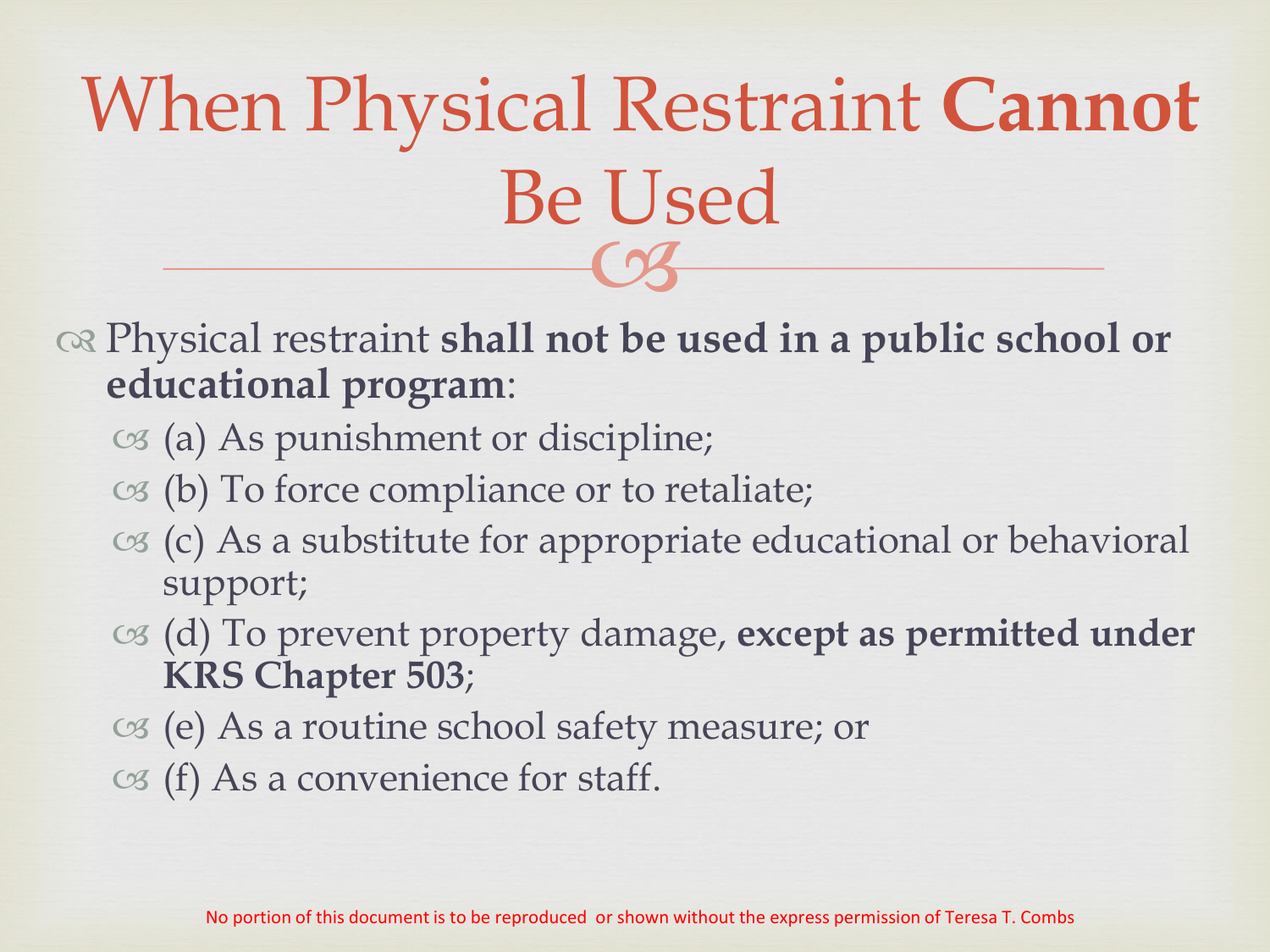## $\overline{\text{C3}}$ What Physical Restraint **Cannot** Be Used

- (2) School personnel **shall not impose** the following on any student at **any time**:
	- (a) Mechanical restraint;
	- (b) Chemical restraint;
	- $\infty$  (c) Aversive behavioral interventions;
	- $\infty$  (d) Physical restraint that is life-threatening;
	- (e) Prone or supine restraint; or
	- (f) Physical restraint **if they know** that physical restraint is contraindicated based on the student's disability, health care needs, or medical or psychiatric condition.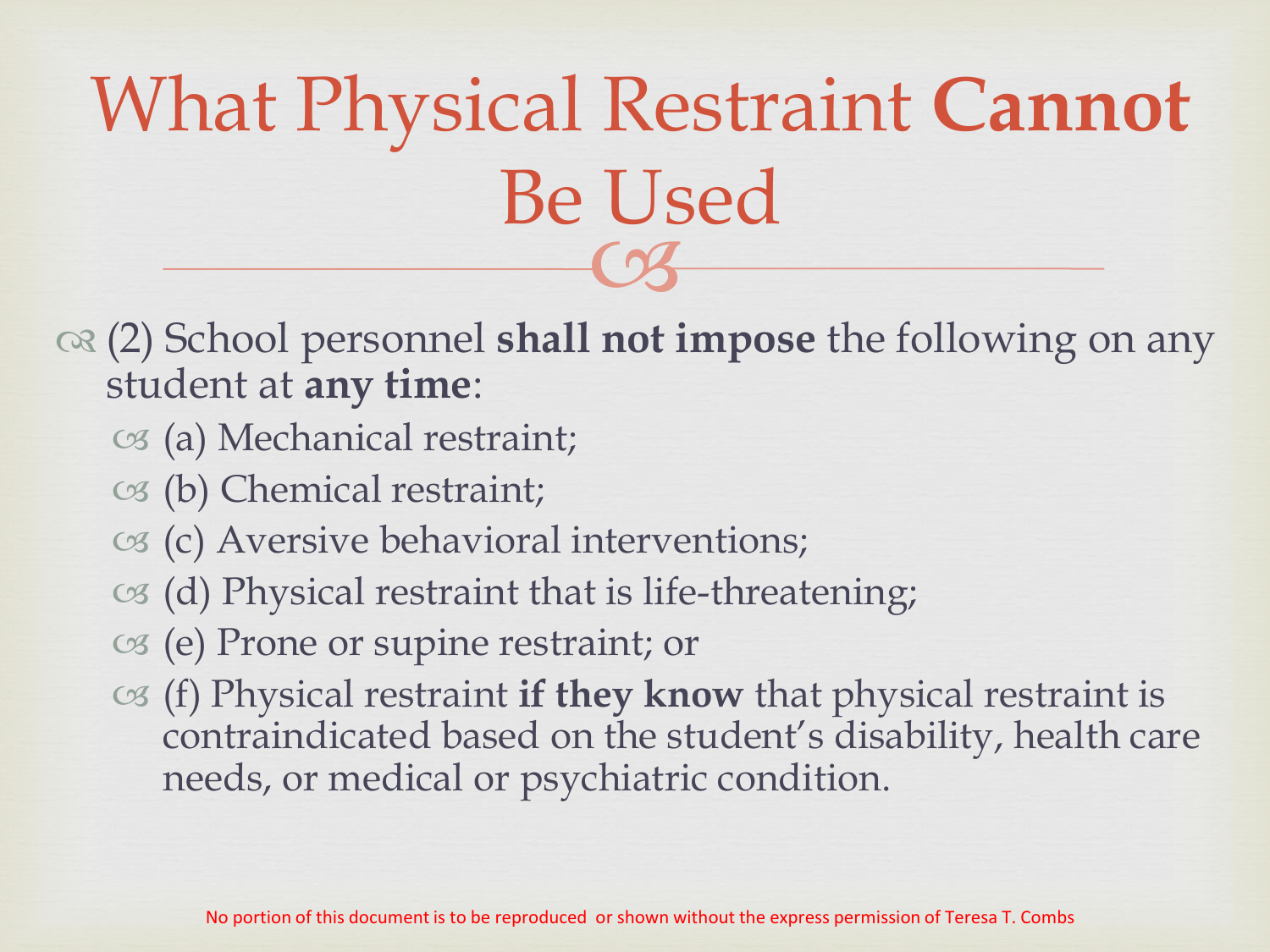## $\frac{1}{3}$ When Physical Restraint **May be**  Implemented

- (3) Physical restraint **may only be implemented in a public school or educational program**:
	- $\infty$  (a) By all school personnel if the student's behavior poses an **imminent danger of physical harm to self or others**; or
	- (b) By core team personnel as permitted under KRS 503.050, 503.070, and 503.110;
	- Non-core team personnel who restrain must summon core team personnel as soon as possible.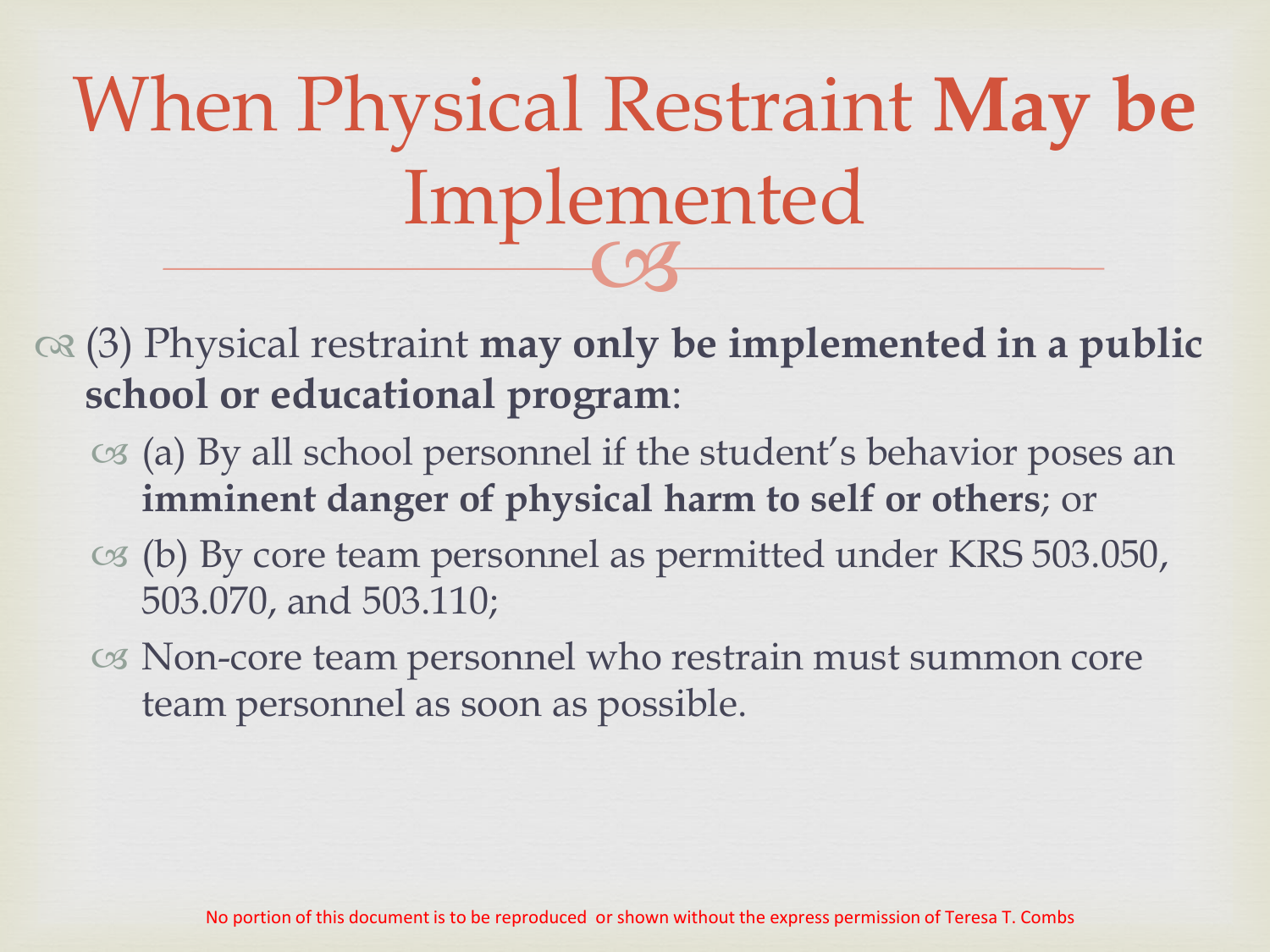## $\frac{1}{3}$ When Physical Restraint **May be**  Implemented Continued

- (b) The physical restraint **does not interfere** with the student's **ability to communicate** in the student's primary language or mode of communication, **unless** the student uses sign language or an augmentative mode of communication as the student's **primary mode of communication and the implementer determines** that freedom of the student's hands **for brief periods** during the restraint appears likely to result in physical harm to self or others;
- $\infty$  (c) The student's physical and psychological well-being are monitored for the duration of the physical restraint;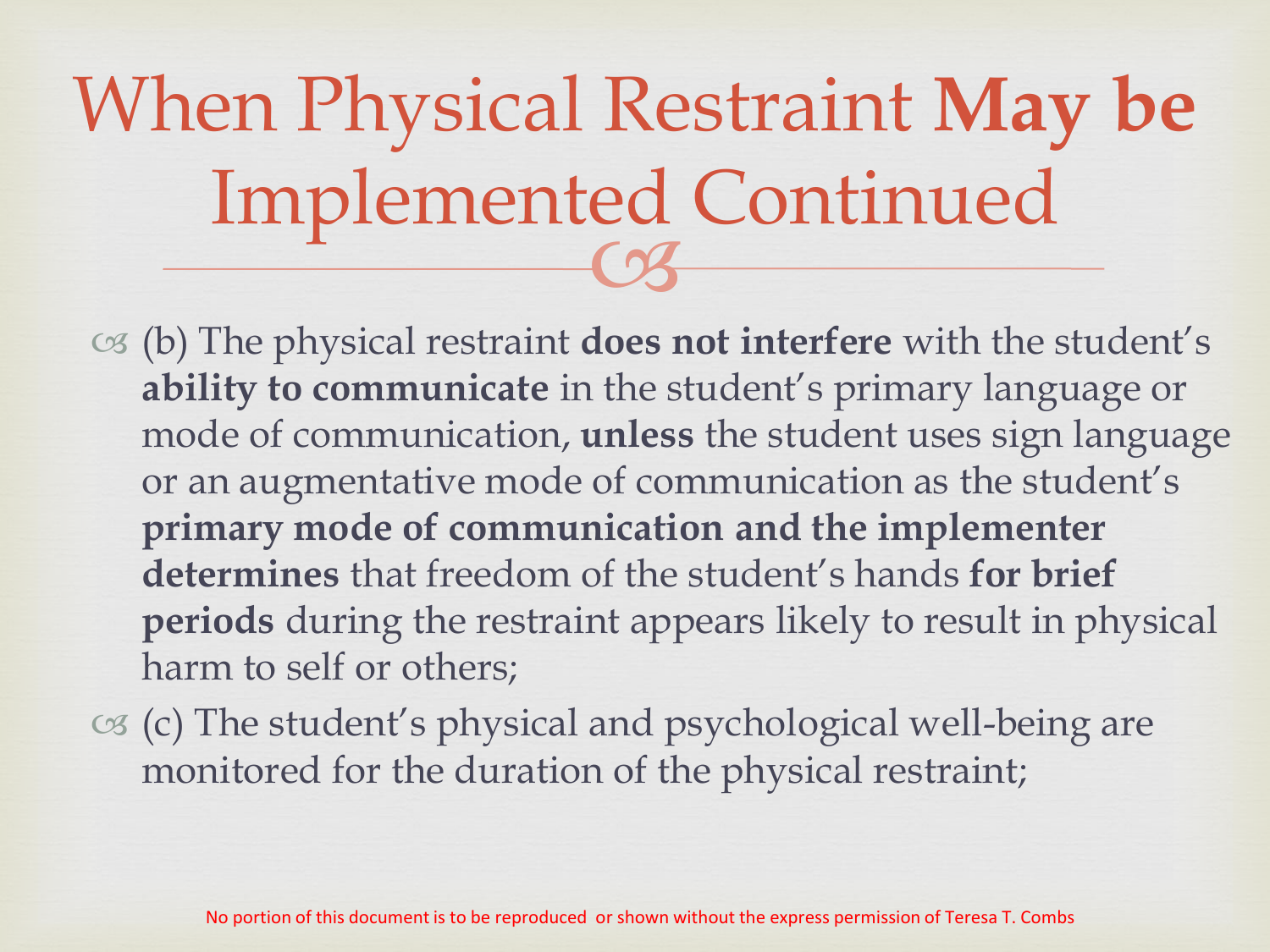## $\frac{1}{3}$ When Physical Restraint **May be**  Implemented Continued

- $\infty$  (d) Less restrictive behavioral interventions have been ineffective in stopping the imminent danger of physical harm to self or others,
	- **Except** in the case of a clearly unavoidable emergency situation **posing imminent danger of physical harm to self or others**;
- **Note that less restrictive behavioral interventions must be used prior to restraining to stop property damage or disruption that does not pose imminent damage of physical harm to self or others.**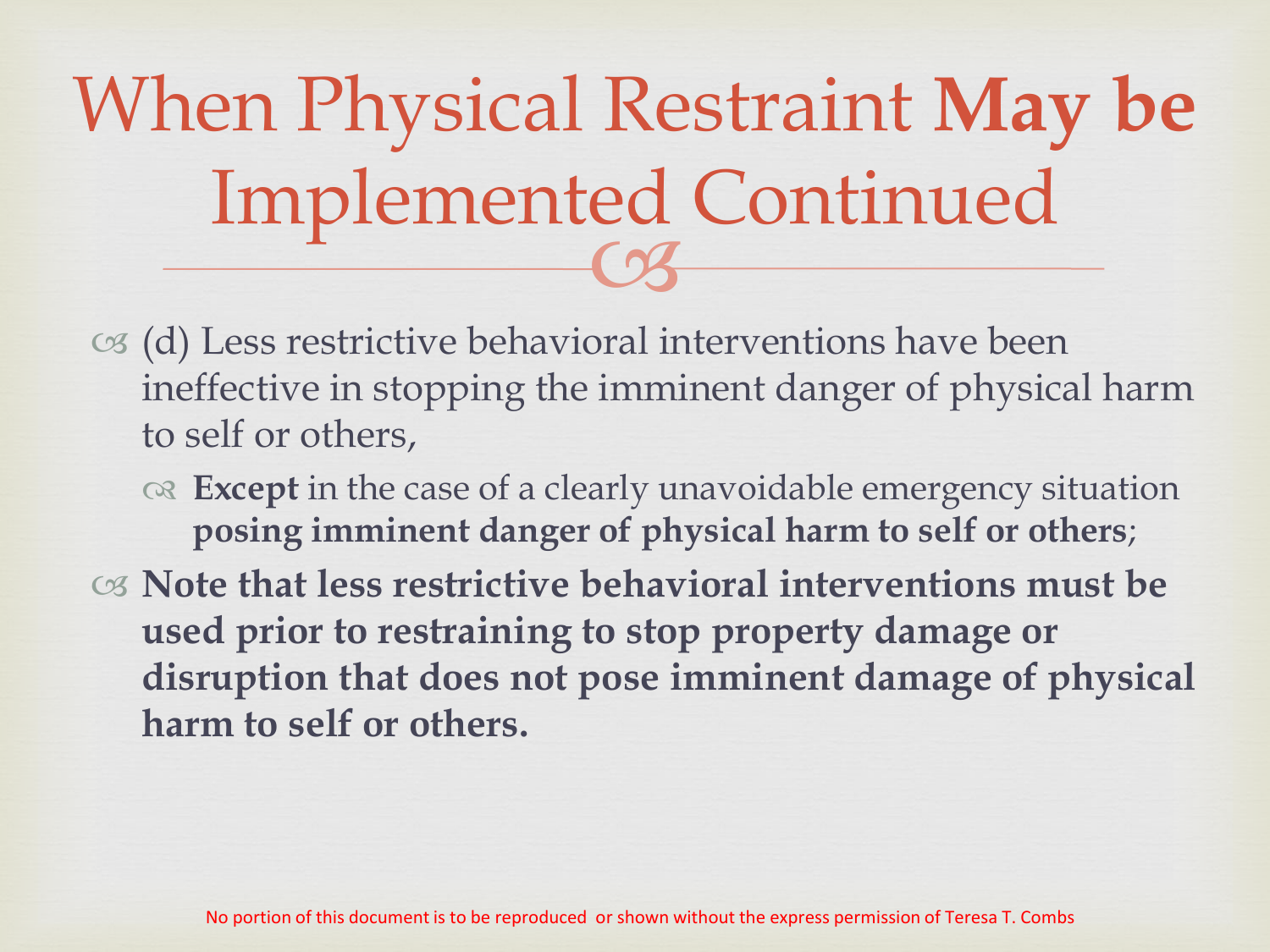## $\frac{1}{3}$ When Physical Restraint **May be**  Implemented Continued

 (e) **School personnel implementing the physical restraint are appropriately trained as required by Section 6(3) (core team) of the regulation, except to the extent necessary to prevent physical harm to self or others in clearly unavoidable emergency circumstances where other school personnel intervene and summon trained school personnel as soon as possible**.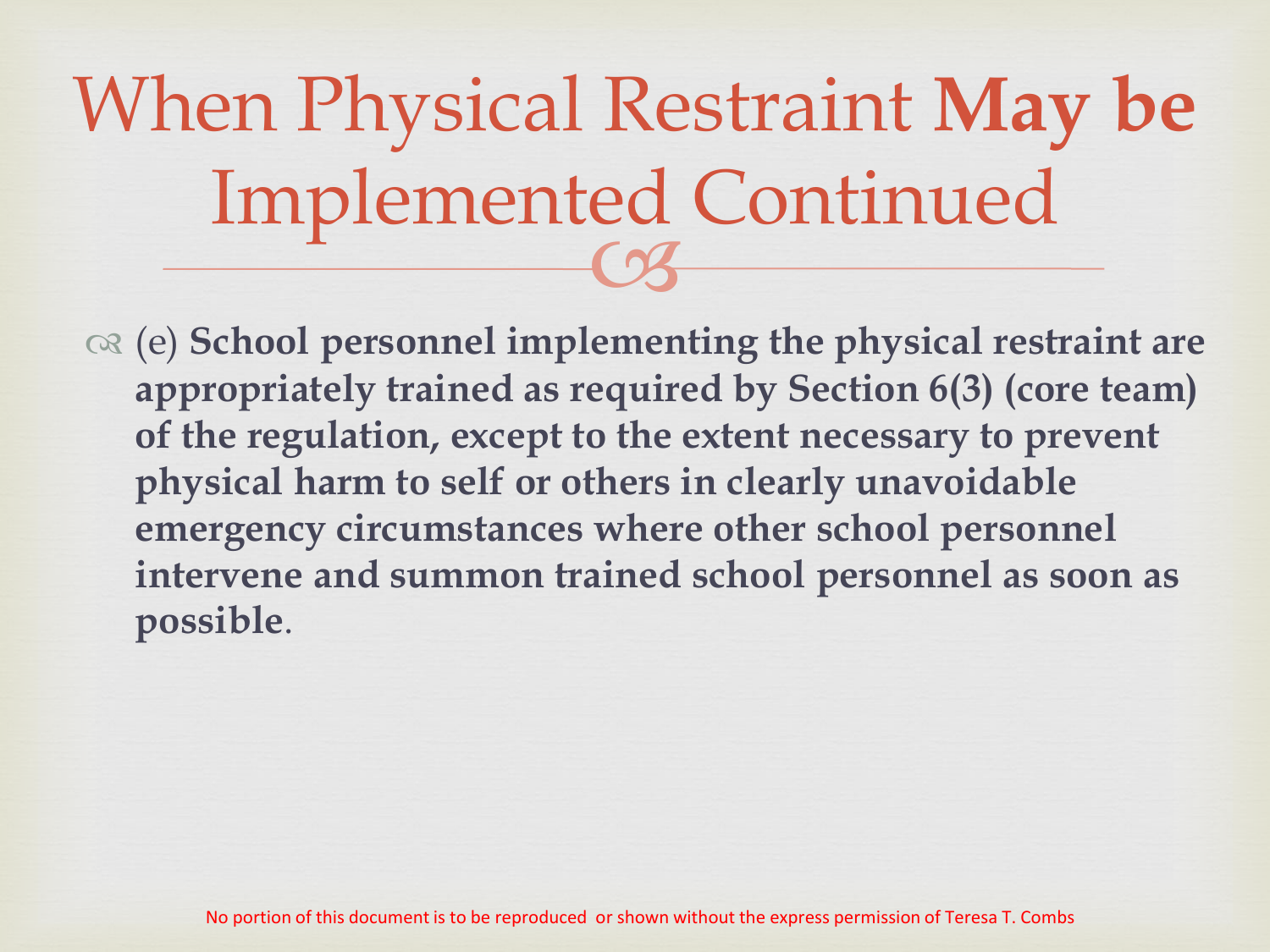#### Amount of Force

 $C<sub>3</sub>$ 

 (4) When implementing physical restraint, school personnel shall use only the amount of force **reasonably believed to be necessary to protect the student/others from imminent danger of physical harm**.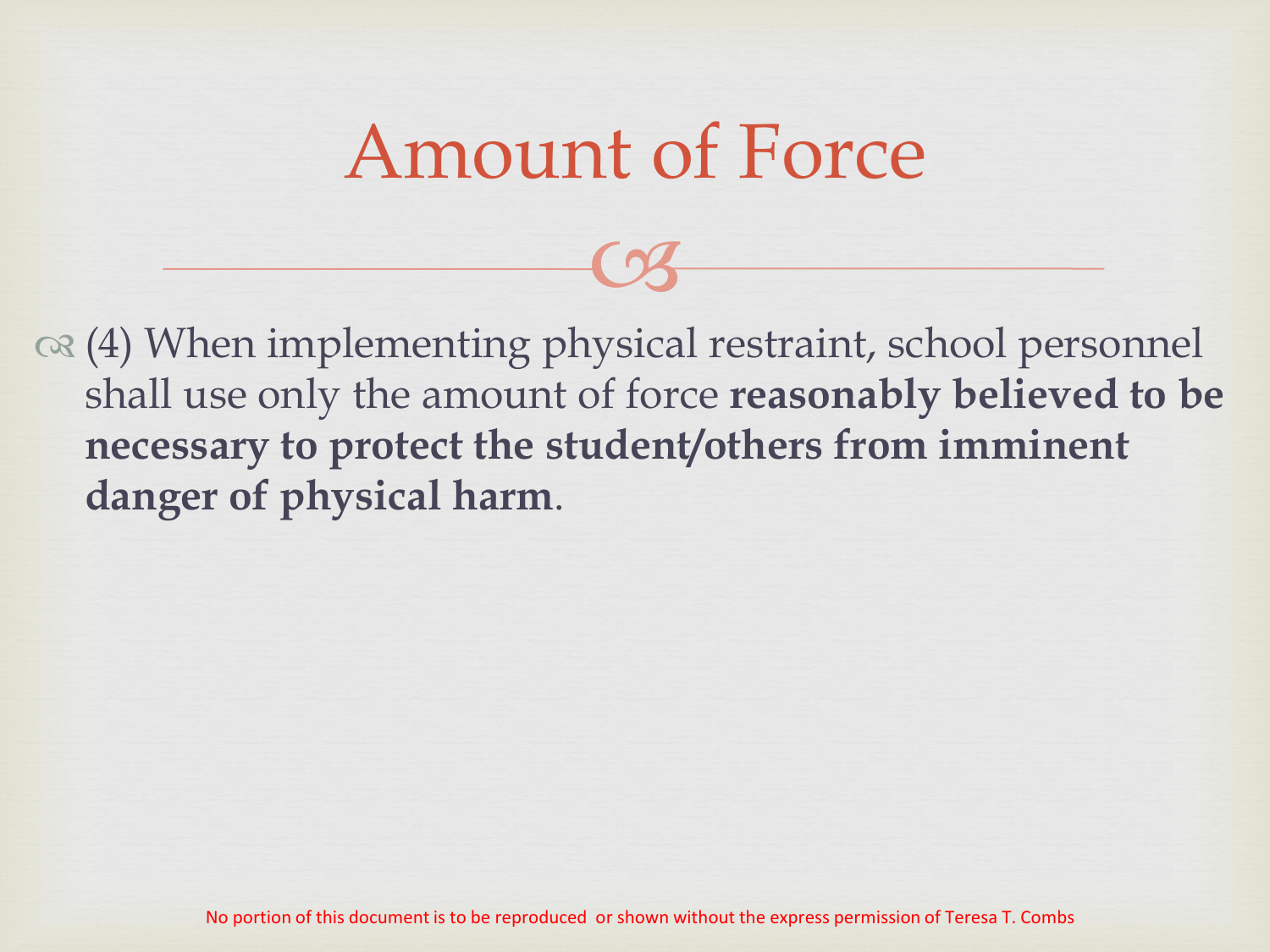## When Physical Restraint Must End

 $C<sub>3</sub>$ 

 $\infty$  (5) The use of physical restraint shall end as soon as:

- (a) Student's behavior no longer poses imminent danger of physical harm to self or others; **or**
- $\infty$  (b) A medical condition occurs putting the student at risk of harm.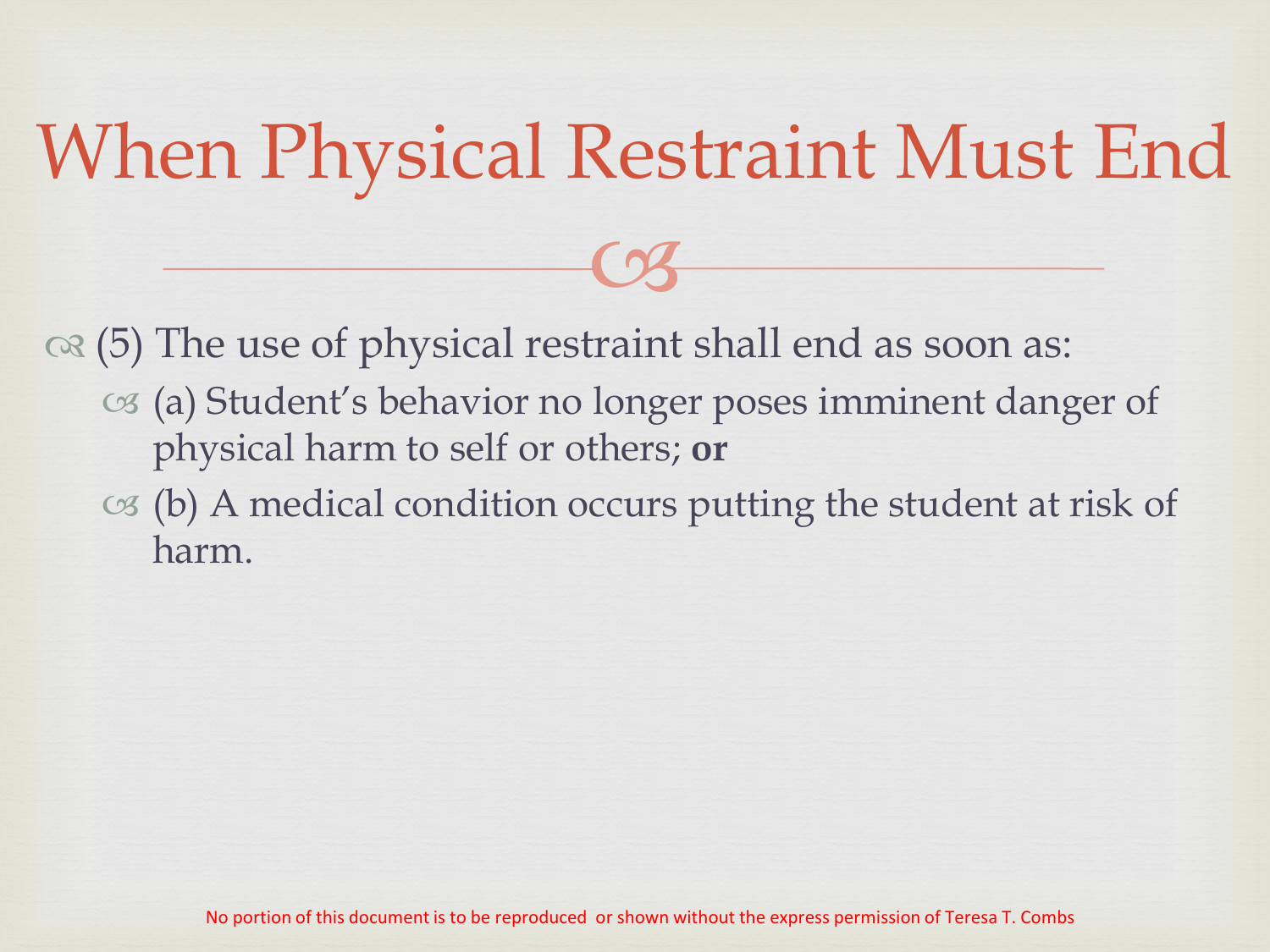## $\frac{1}{3}$ Documentation of Physical Restraint

- A personal restriction that **immobilizes or reduce**s the ability of a student to move the student's torso, arms, legs, or head freely, but **does not include**:
	- (a) **Temporary** touching or holding of the hand, wrist, arm, shoulder, or back for the purpose of **encouraging a student to move voluntarily to a safe location.**

Above must be documented.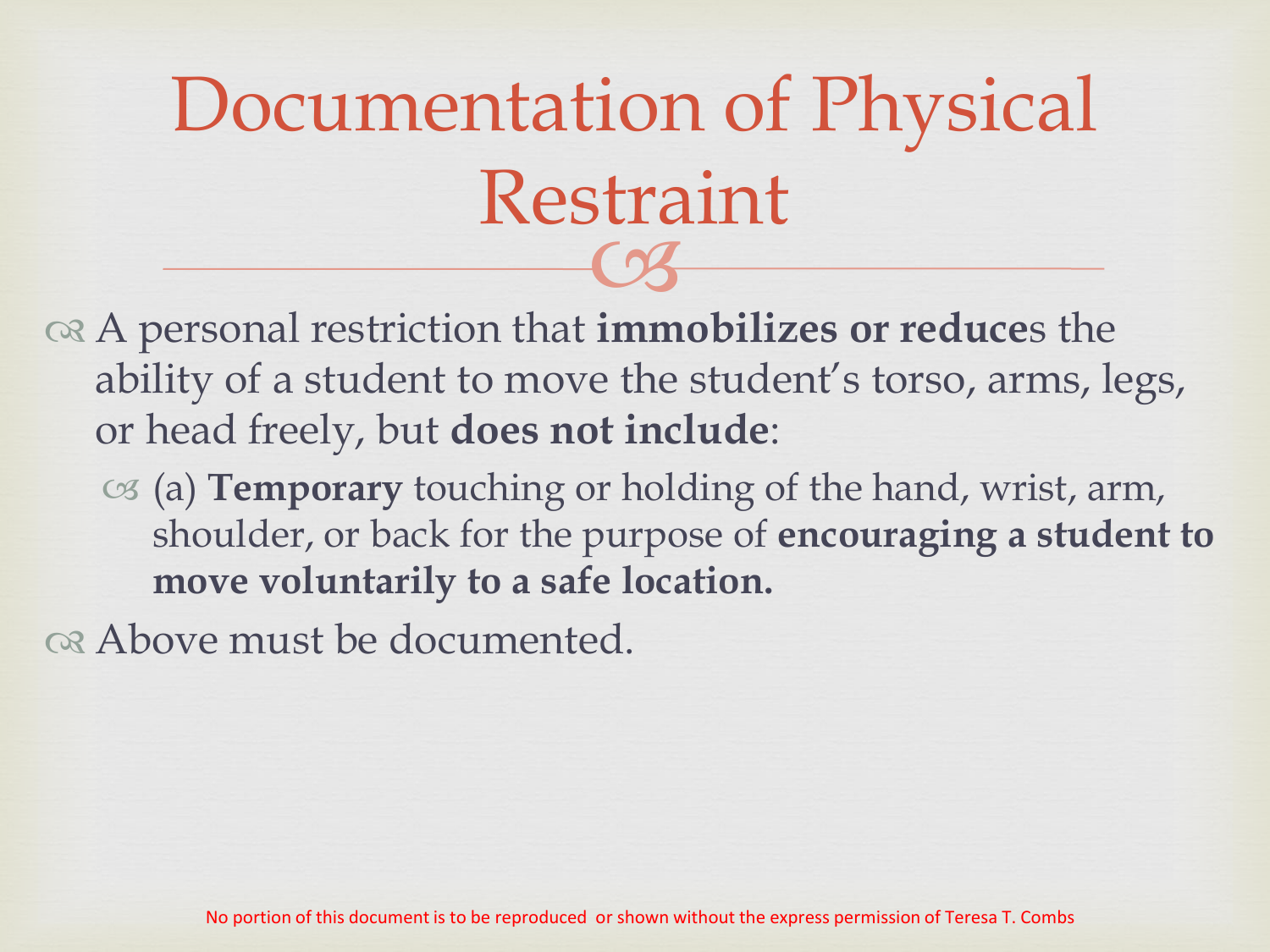#### When Seclusion **Cannot** Be Used

 $C<sub>3</sub>$ 

- (1) Seclusion **shall not be used** in a public school or educational program:
	- $\infty$  (a) As punishment or discipline;
	- $\infty$  (b) To force compliance or to retaliate;
	- $\infty$  (c) As a substitute for appropriate educational or behavioral support;
	- (d) **To prevent property damage in the absence of imminent danger of physical harm to self or others**;
	- (e) As a routine school safety measure;
	- (f) As a convenience for staff; **or**
	- $\circ$  (g) As a substitute for timeout.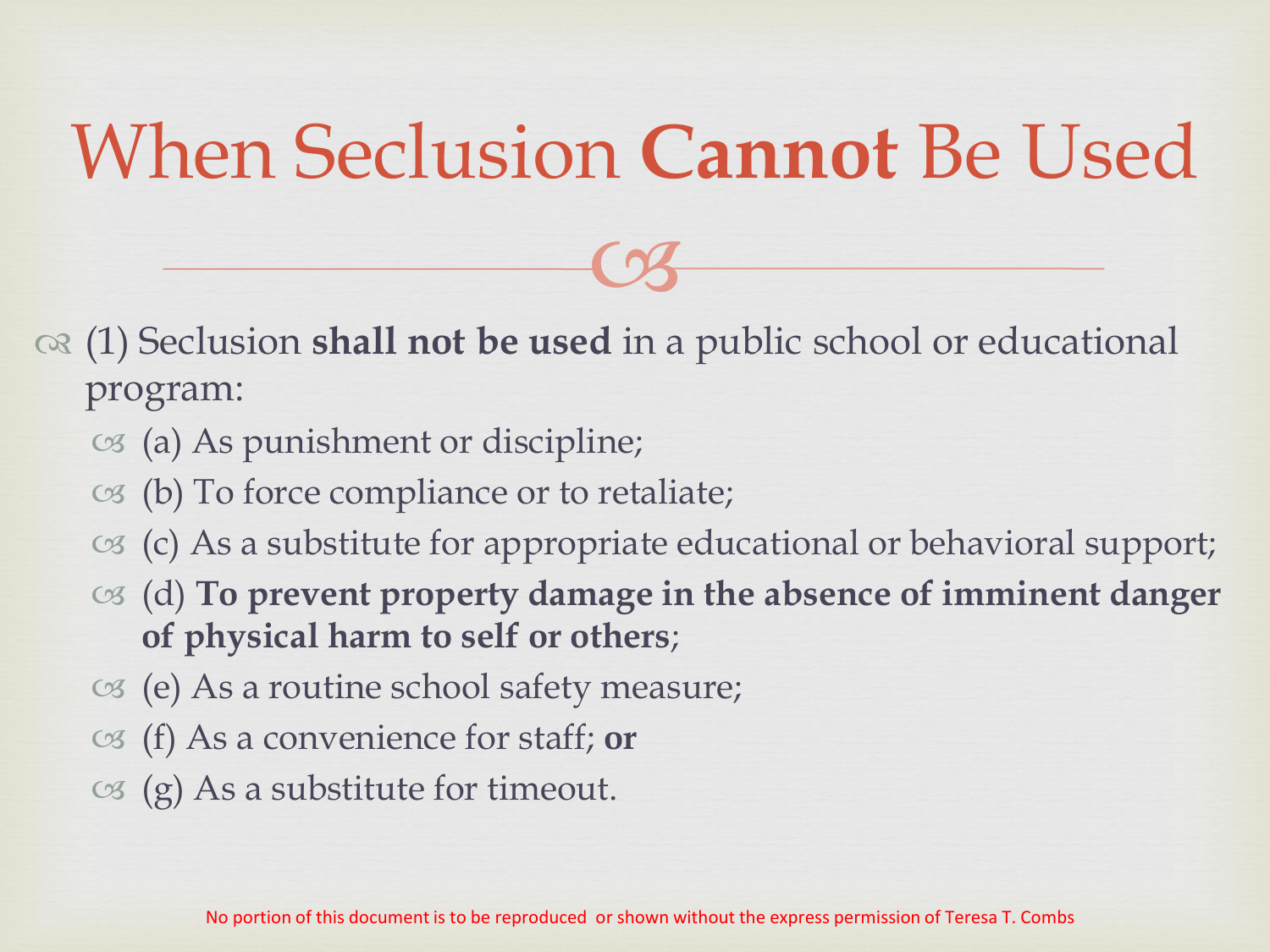$\frac{1}{3}$ When Seclusion **May Be**  Implemented

- (2) Seclusion **may only be implemented** in a public school or educational program if:
	- (a) The student's behavior poses an **imminent danger of physical harm to self or others**;
	- (b) The student is **visually monitored for the duration of the seclusion**;
	- (c) **Less restrictive interventions** have been ineffective in stopping the imminent danger of physical harm to self or others; and
	- (d) School personnel implementing the seclusion **are appropriately trained to use seclusion**.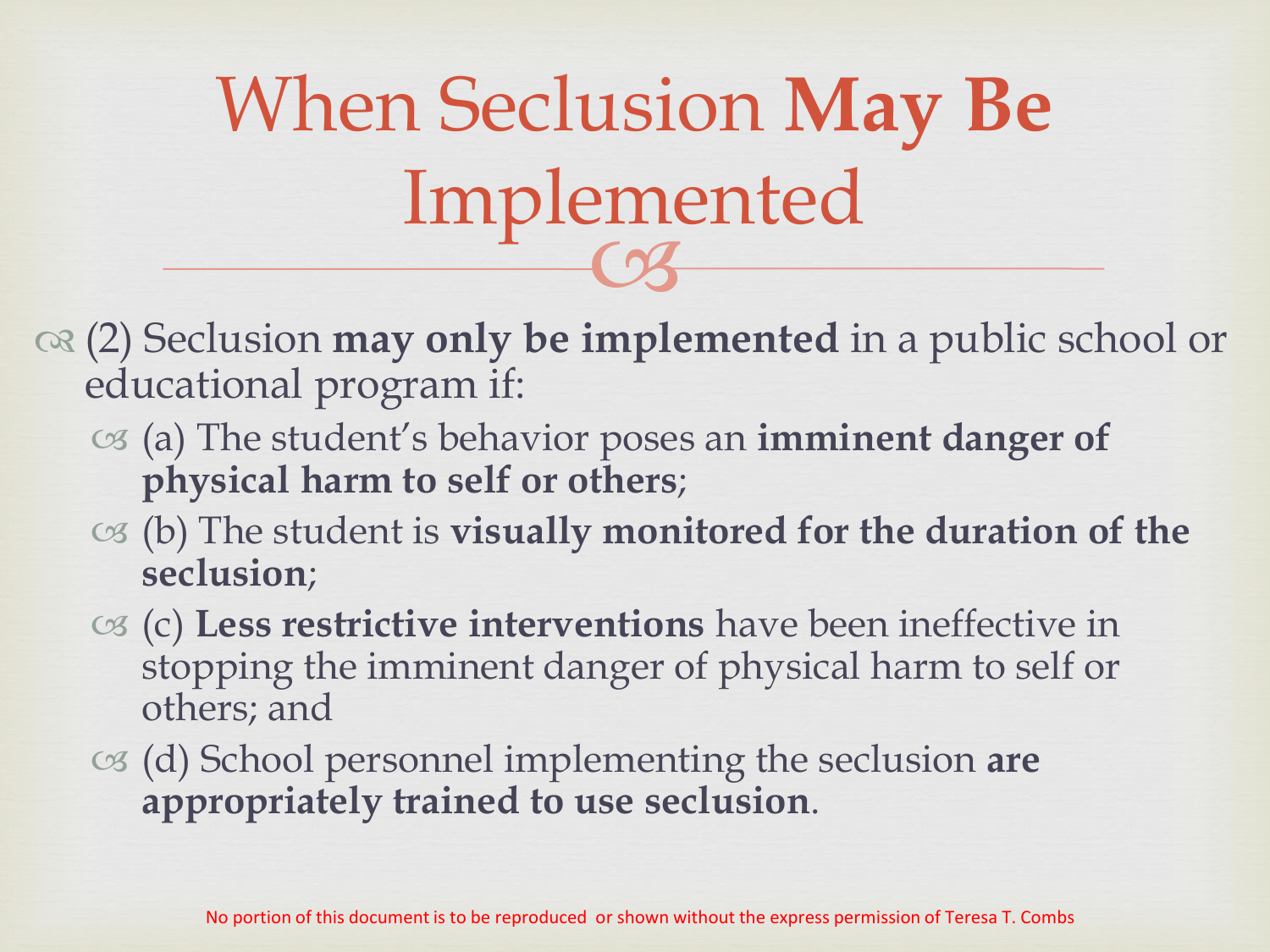#### When Seclusion Must End

 $C<sub>3</sub>$ 

 $\infty$  (3) Seclusion shall end as soon as:

- (a) The student's behavior **no longer poses an imminent danger of physical harm to self or others**; **or**
- $\infty$  (b) A medical condition occurs putting the student at risk of harm.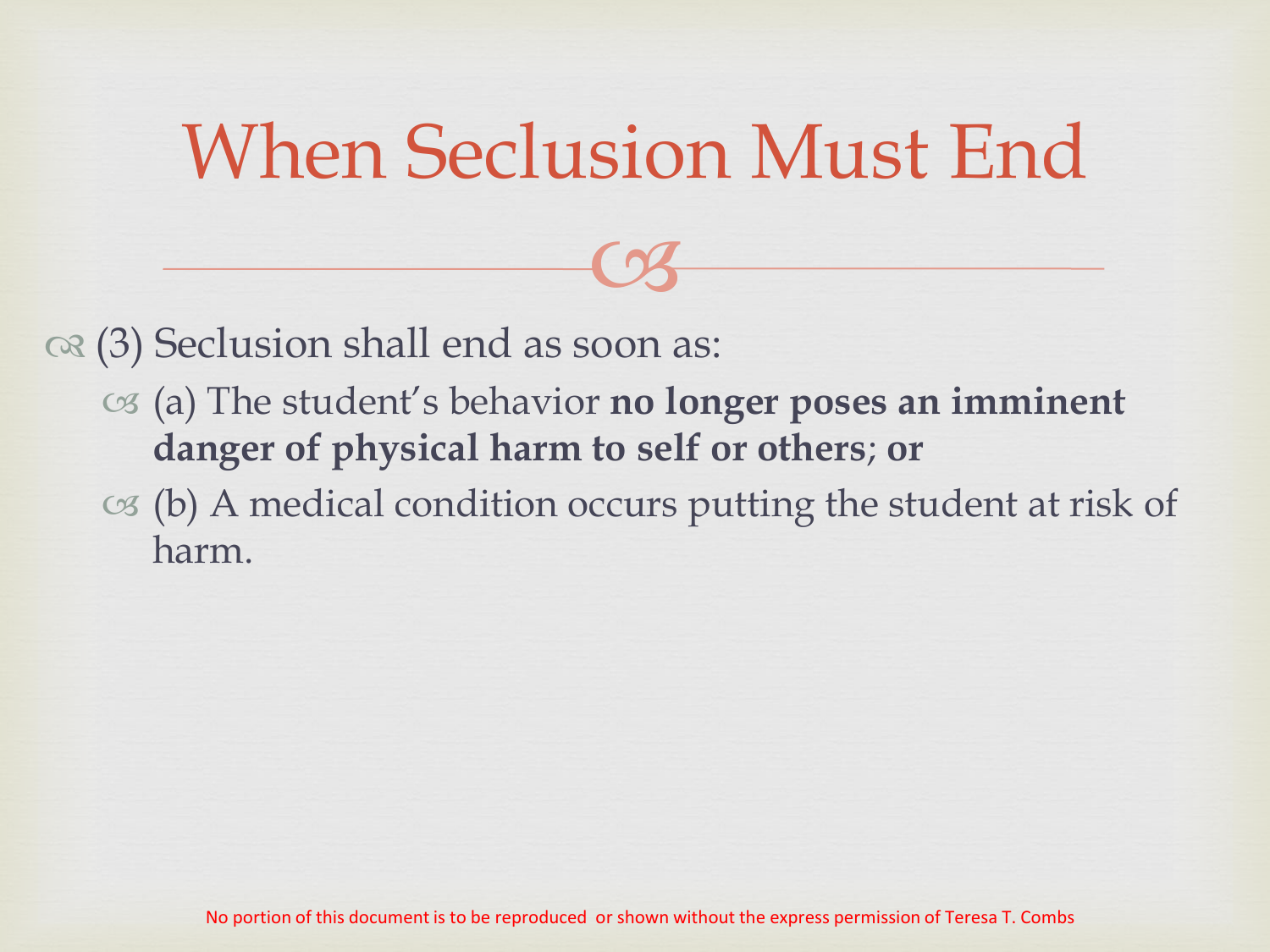## Seclusion Setting Requirements

 $C<sub>3</sub>$ 

 $\infty$  (4) A setting used for seclusion shall:

- (a) Be free of objects and fixtures with which a student could inflict physical harm to self/others;
- (b) **Provide school personnel a view** of the student at all times;
- $\infty$  (c) Provide adequate lighting and ventilation;
- $\infty$  (d) Be reviewed by district administration to ensure programmatic implementation of guidelines and data related to its use;
- (e) Have an **unlocked and unobstructed door**; and  $\circ$  (f) Have at least an annual fire and safety inspection.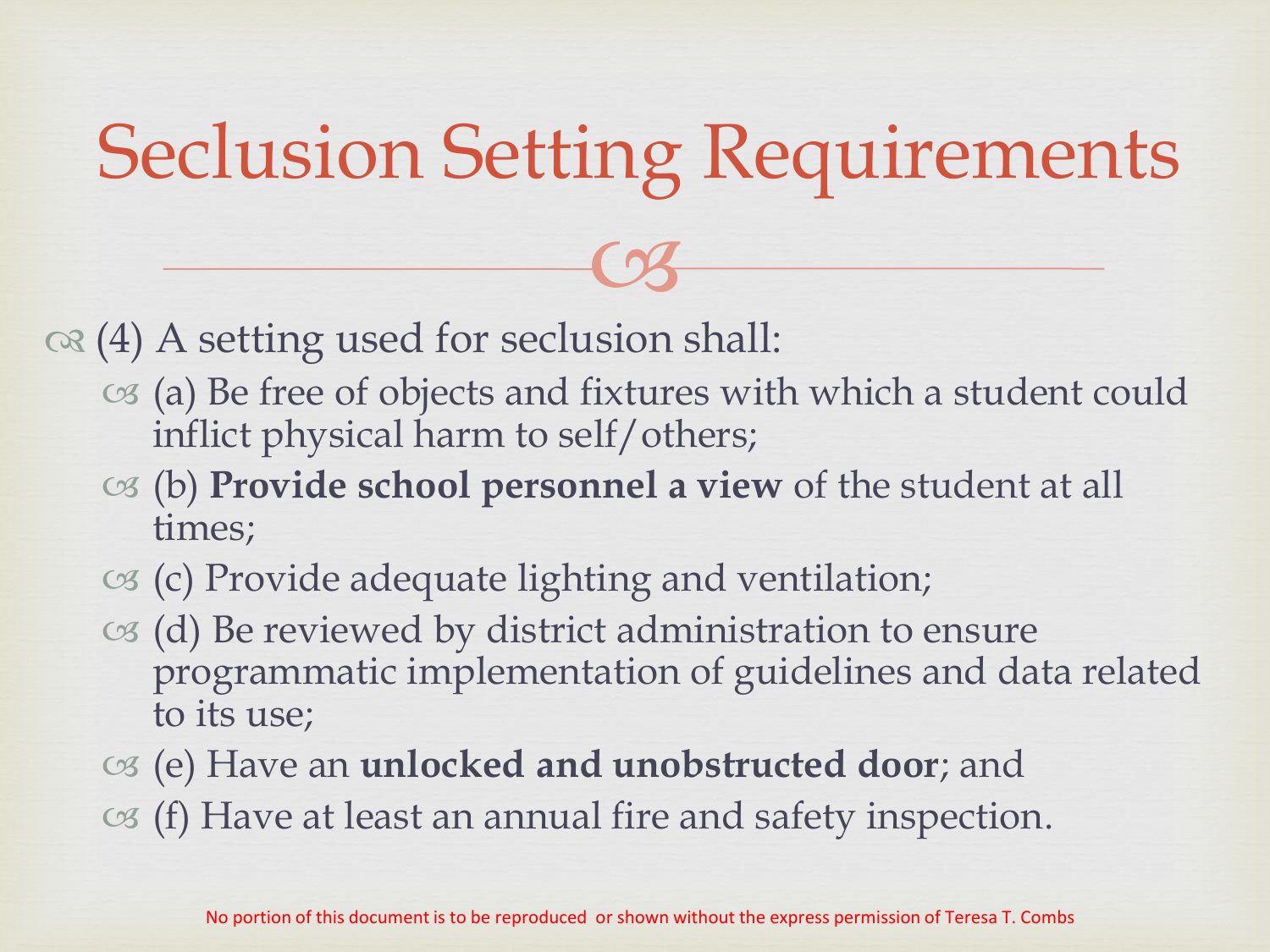$\frac{1}{3}$ Seclusion Monitoring & Documentation

 "Seclusion" – involuntary confinement of a student **alone in a room or area from which the student is prevented from leaving but does not mean** classroom timeouts, supervised in-school detentions, or out-of-school suspensions.

 Student must be **visually monitored for the duration of the seclusion**.

Above must be documented.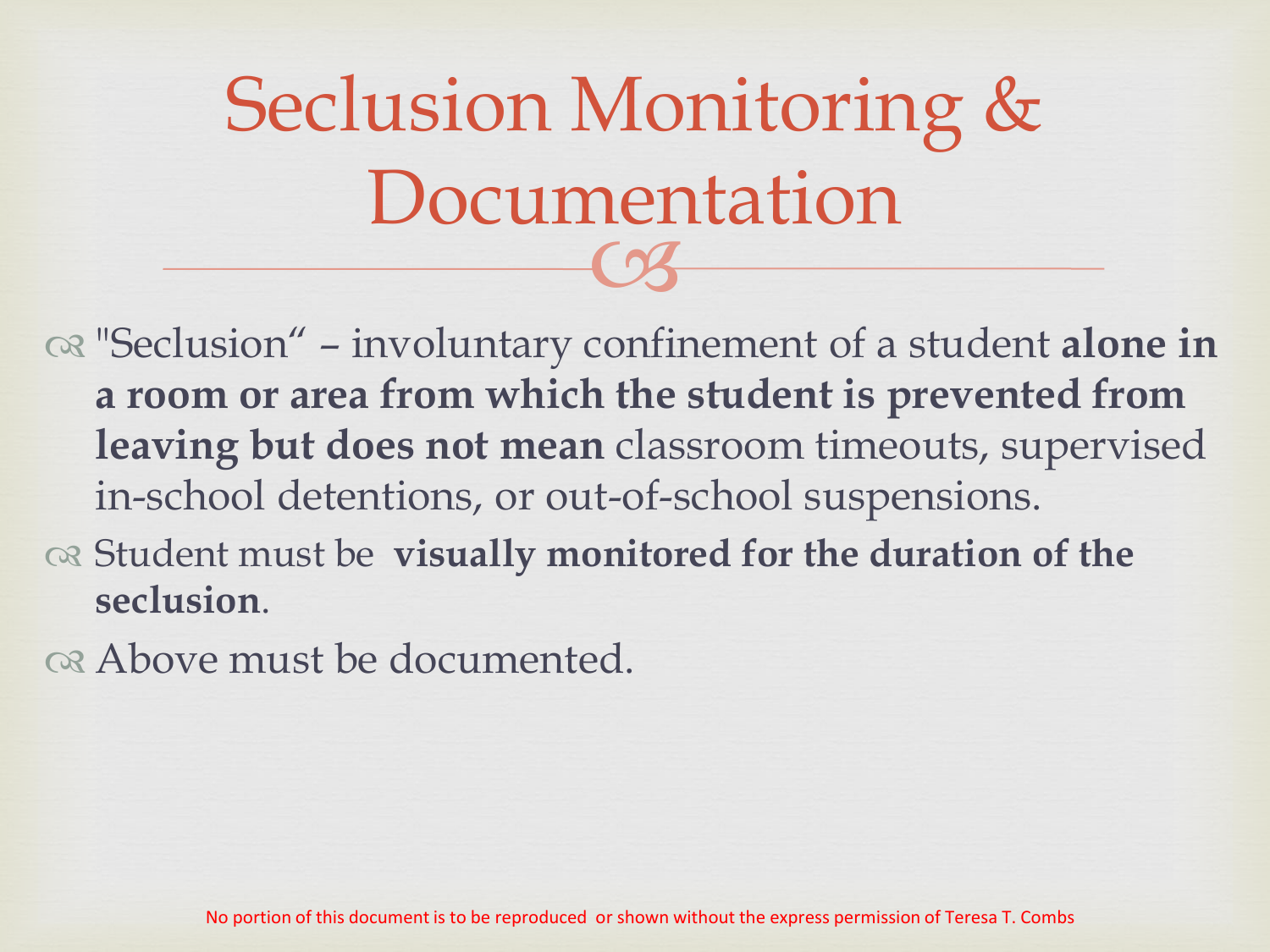$\frac{101}{3}$ Post Incident Interview & Documentation of Incident

- **All uses of physical restraint and seclusion** shall be documented by a written record and **be maintained in the student's education record – written record must be completed by end of the next school day**.
- or Each record of use of physical restraint or seclusion shall be **informed by an interview with the student and shall include**:
	- (a) Student's name;
	- $\infty$  (b) Description of the use of physical restraint or seclusion and
	- $\infty$  (c) The student behavior that resulted in the physical restraint/seclusion;
	- $\circ$  (d) Date of the physical restraint/seclusion;
	- (e) School personnel involved;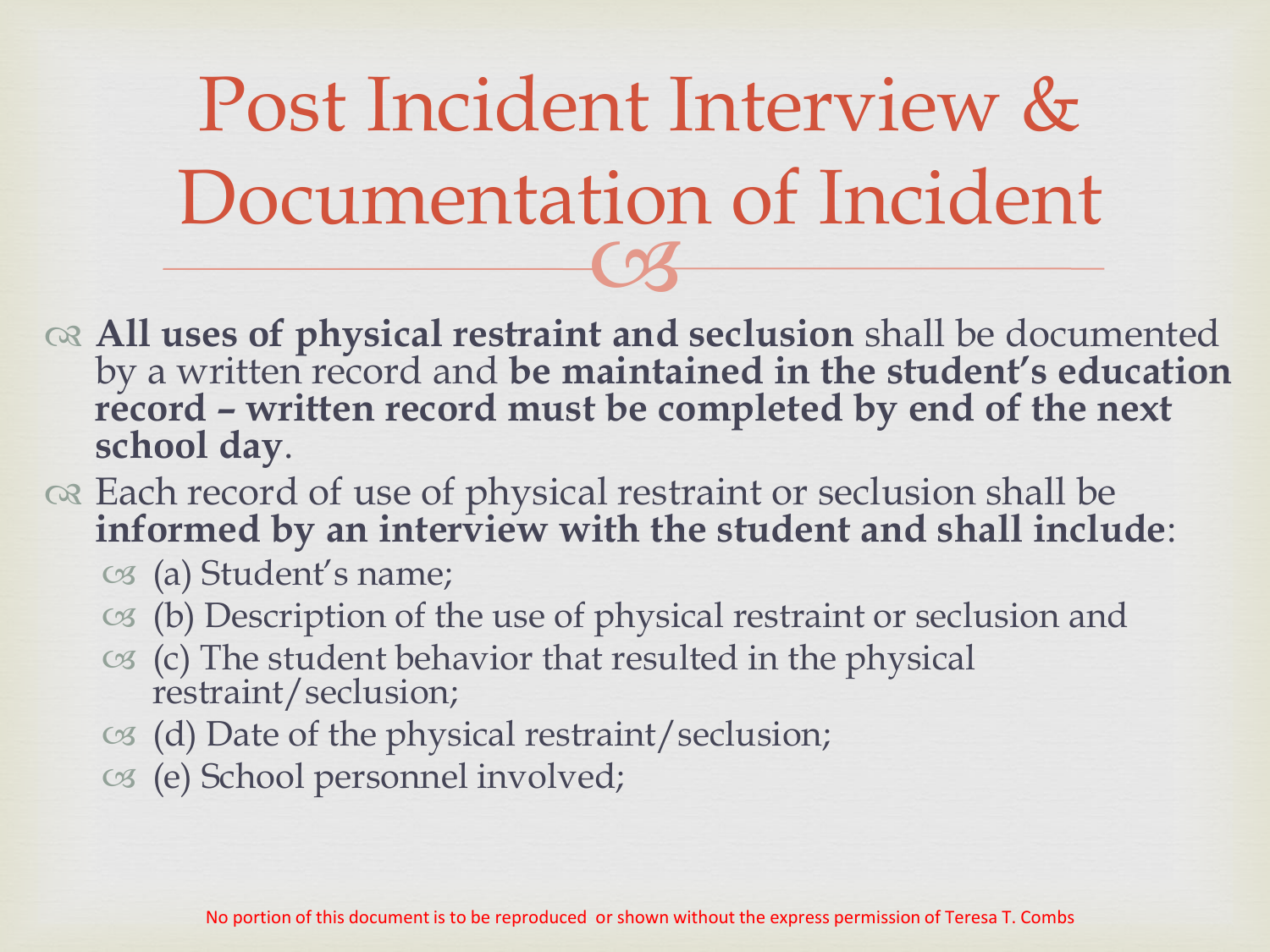#### $\overline{\text{C3}}$ Post Incident Interview & Documentation of Incident Continued

- $\sigma$  (f) Beginning and ending times of the physical restraint/seclusion;
- $\infty$  (g) Description of any events leading up to the use of physical restraint/seclusion, including possible factors contributing to the dangerous behavior;
- (h) Description of the student's behavior during physical restraint/seclusion;
- (i) **Description** of techniques used in physical restraining/secluding student;
- (j)Any other interactions between the student and school personnel during the use of physical restraint/seclusion;
- (k) Description of any behavioral interventions used **immediately prior to** the implementation of physical restraint or seclusion;
- (l) Description of any injuries to students, school personnel, or others;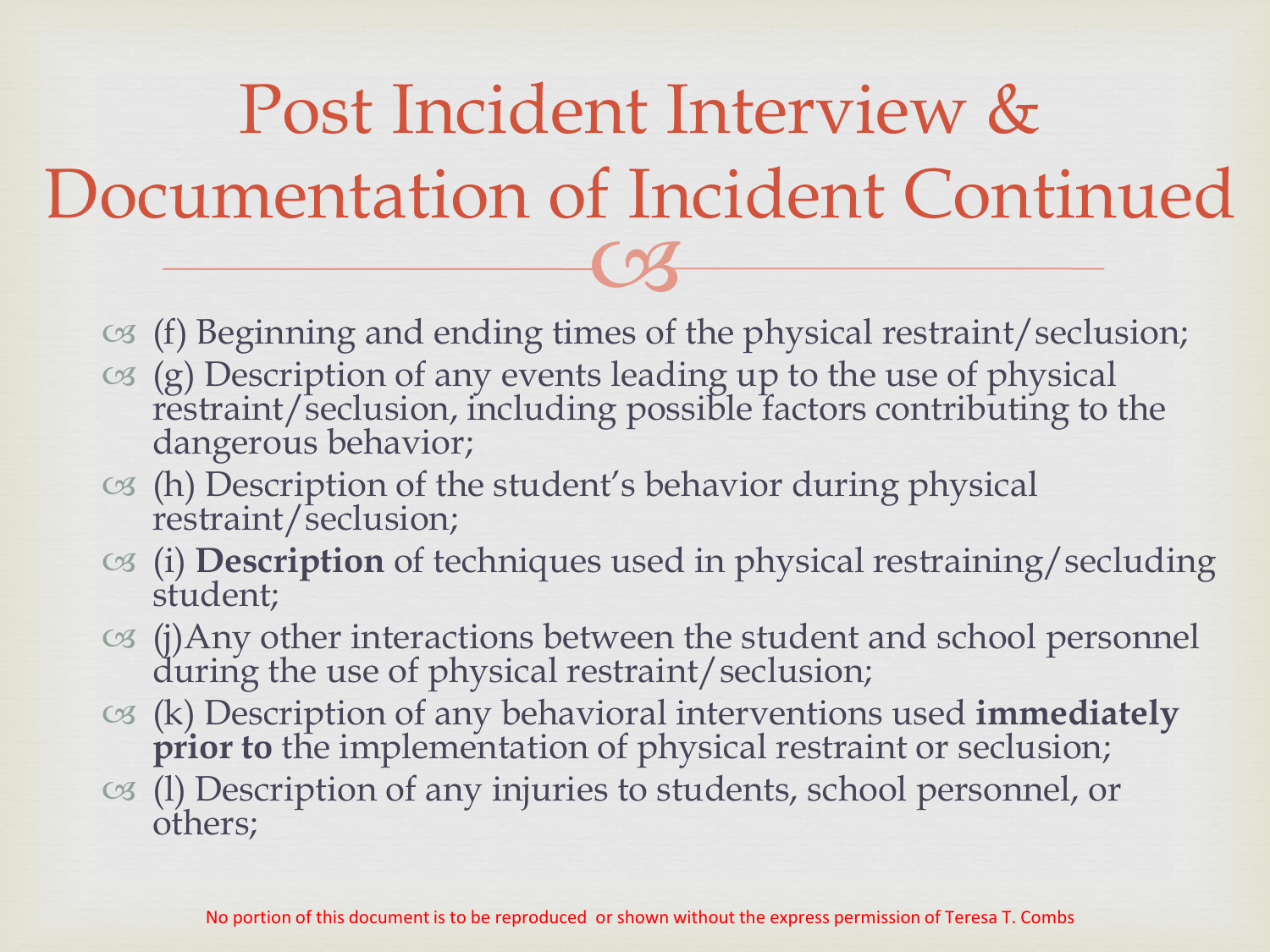$\overline{\text{C3}}$ Post Incident Interview & Documentation of Incident Continued

- $\infty$  (m) Description as to how the student's behavior posed an imminent danger of physical harm to self or others;
- $\circ$  (n) Date the parent was notified;
- (o) Description of the effectiveness of physical restraint or seclusion in de-escalating the situation;
- (p) Description of school personnel response to the dangerous behavior;
- $\infty$  (q) Description of the planned positive behavioral interventions which shall be used to reduce the future need for physical restraint/seclusion of the student; and
- (r) **For any student not identified as eligible for services under either Section 504 or the IDEA, documentation of a referral under either law**, **or**
- (s) **Documentation of the basis for declining to refer the student**.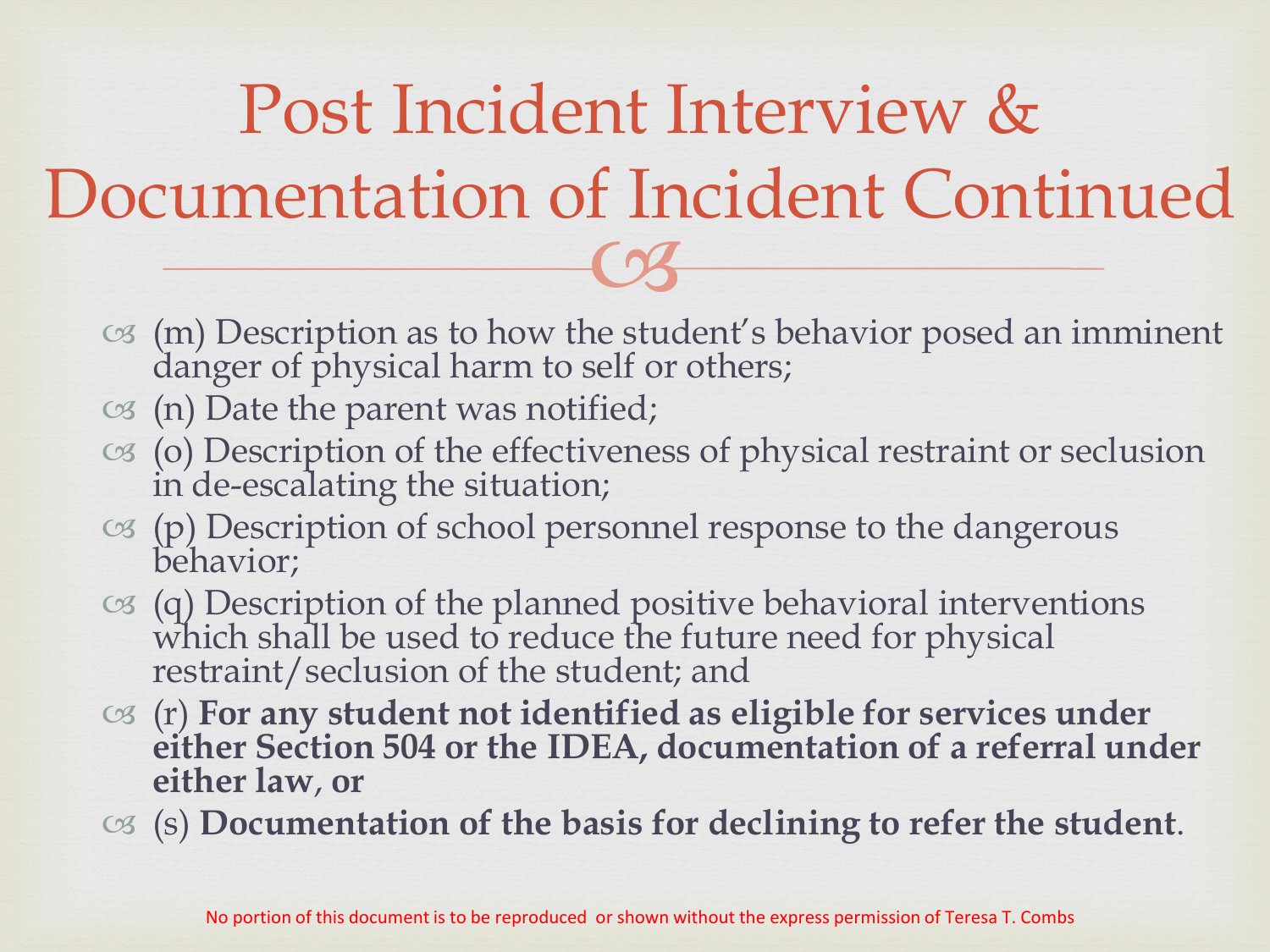#### Parent & Principal Notice

 $C<sub>3</sub>$ 

 If the student is **not an emancipated youth**, the parent of the student shall be notified of the physical restraint and seclusion verbally or through electronic communication, **if available to the parent**, as soon as possible within twentyfour (24) hours of the incident.

- **If the parent cannot be reached within twenty-four (24) hours**, a written communication shall be mailed to the parent via U.S. mail.
- on The principal of the school shall be notified of the seclusion/physical restraint as soon as possible**, but no later than the end of the school day on which it occurred**.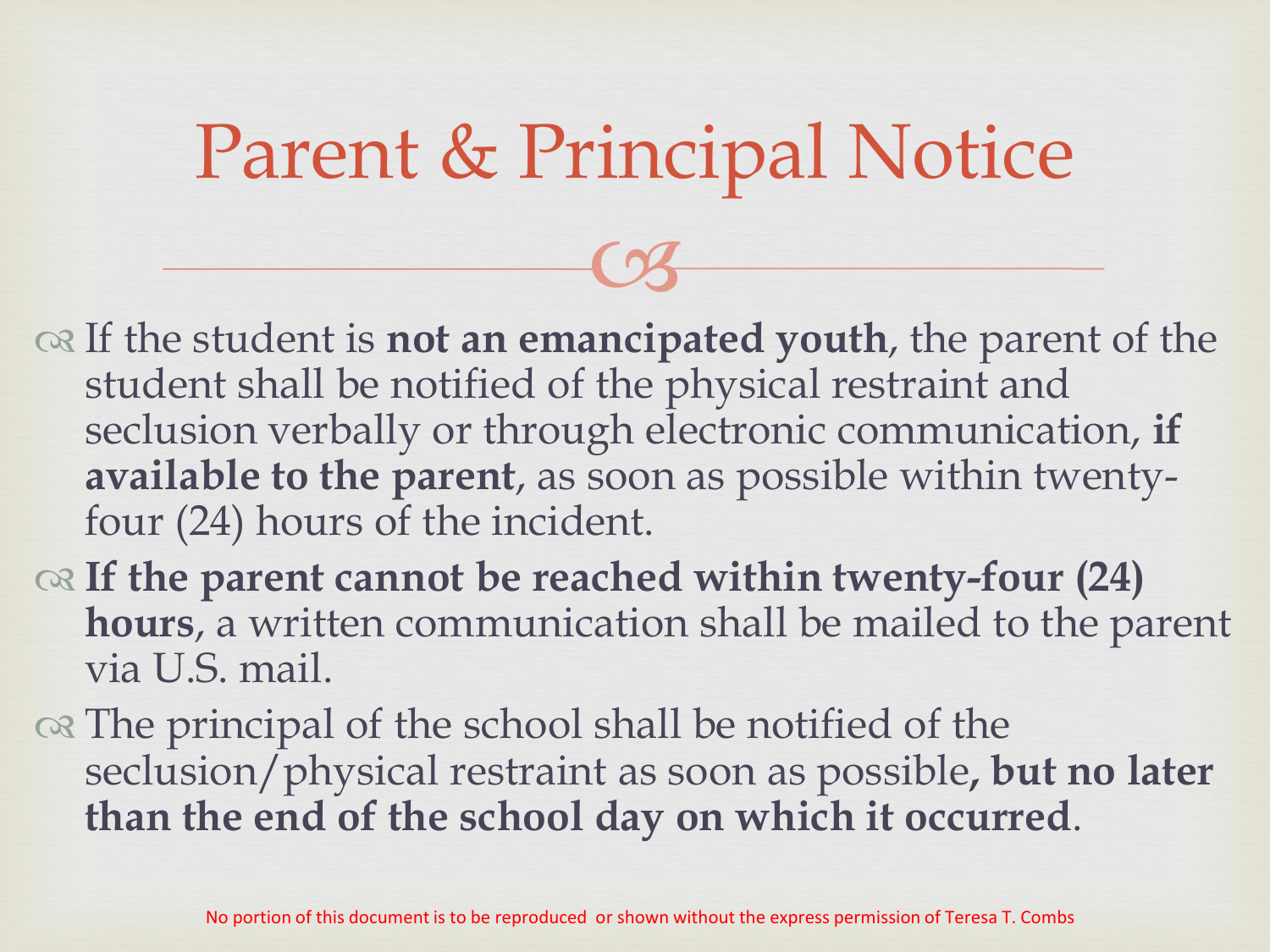## Right to Debriefing Session

 $C<sub>3</sub>$ 

- $\infty$  (5) If the parent/emancipated youth requests a debriefing session, a debriefing session shall be held after the imposition of physical restraint/seclusion.
- $\infty$  (6) The following persons shall participate in the debriefing session:
	- $\infty$  (a) The implementer of the physical restraint or seclusion;
	- (b) **At least two (2)** of any other school personnel who were **in the proximity of** the student **immediately before or during**  the physical restraint or seclusion;
	- $\infty$  (c) The parent of an unemancipated student;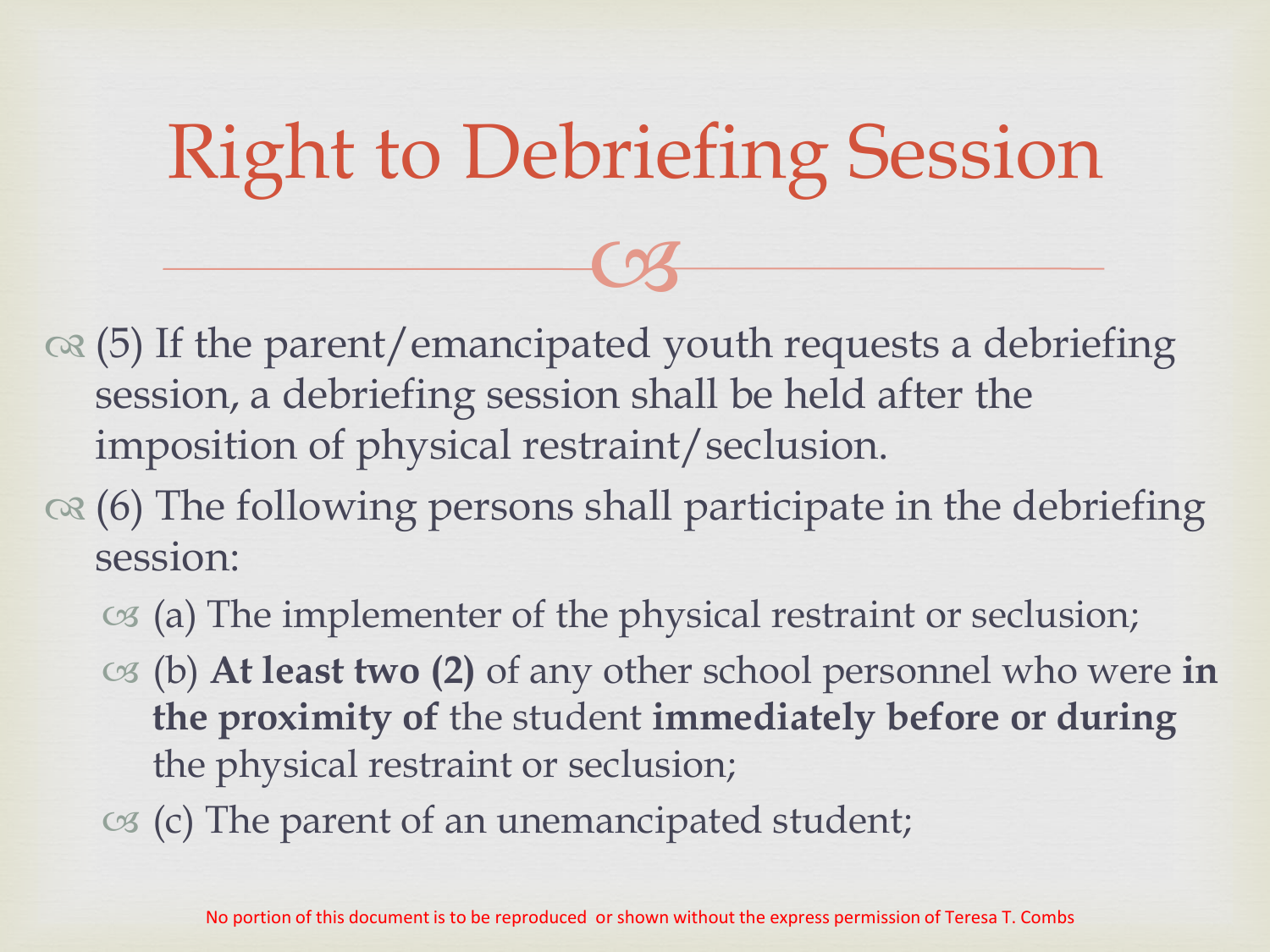$\frac{1}{3}$ Right to Debriefing Session Continued

- $\infty$  (d) Student, if the parent requests/if the student is an emancipated youth; and
- (e) Appropriate supervisory and administrative school personnel, **which may include** appropriate ARC members, Section 504 team members, or response to intervention team members.

 $\infty$  (7) Debriefing session shall occur as soon as practicable, but **not later than five (5) school days following the request** of the parent/emancipated youth, **unless delayed by written mutual agreement** of the parent/emancipated youth and the school.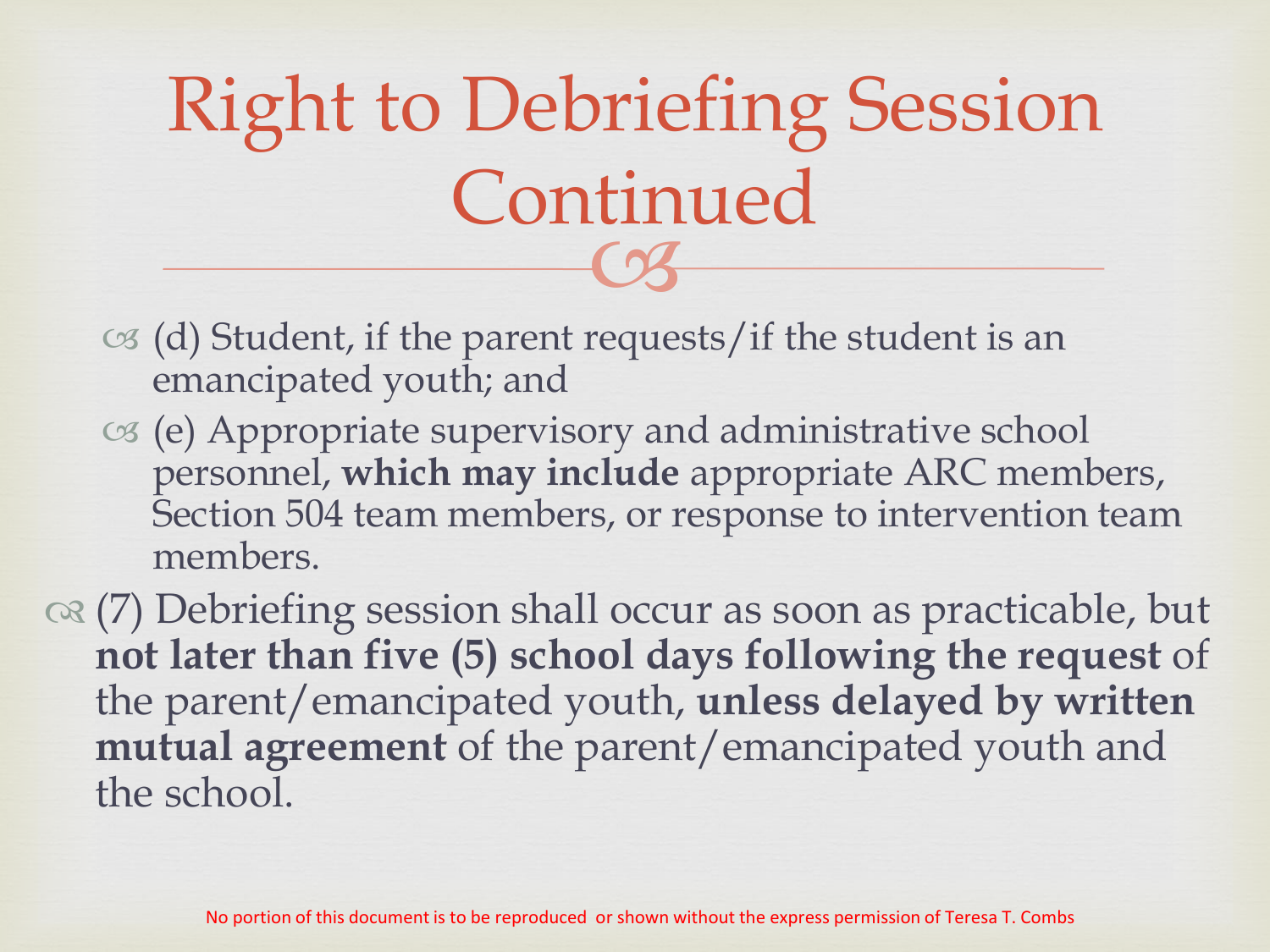## Debriefing Session

 $C<sub>3</sub>$ 

 $\infty$  (8) The debriefing session shall include:

- (a) Identification of events leading up to seclusion/restraint;
- (b) Consideration of relevant information in the student's records and information from teachers, parents, other school district professionals, and the student;
- $\infty$  (c) Planning for the prevention and reduction of the need for seclusion/restraint, with consideration of **recommended**  appropriate positive behavioral supports and interventions to assist school personnel responsible for implementing the student's IEP, or Section 504 plan, or response to intervention plan, **if applicable**;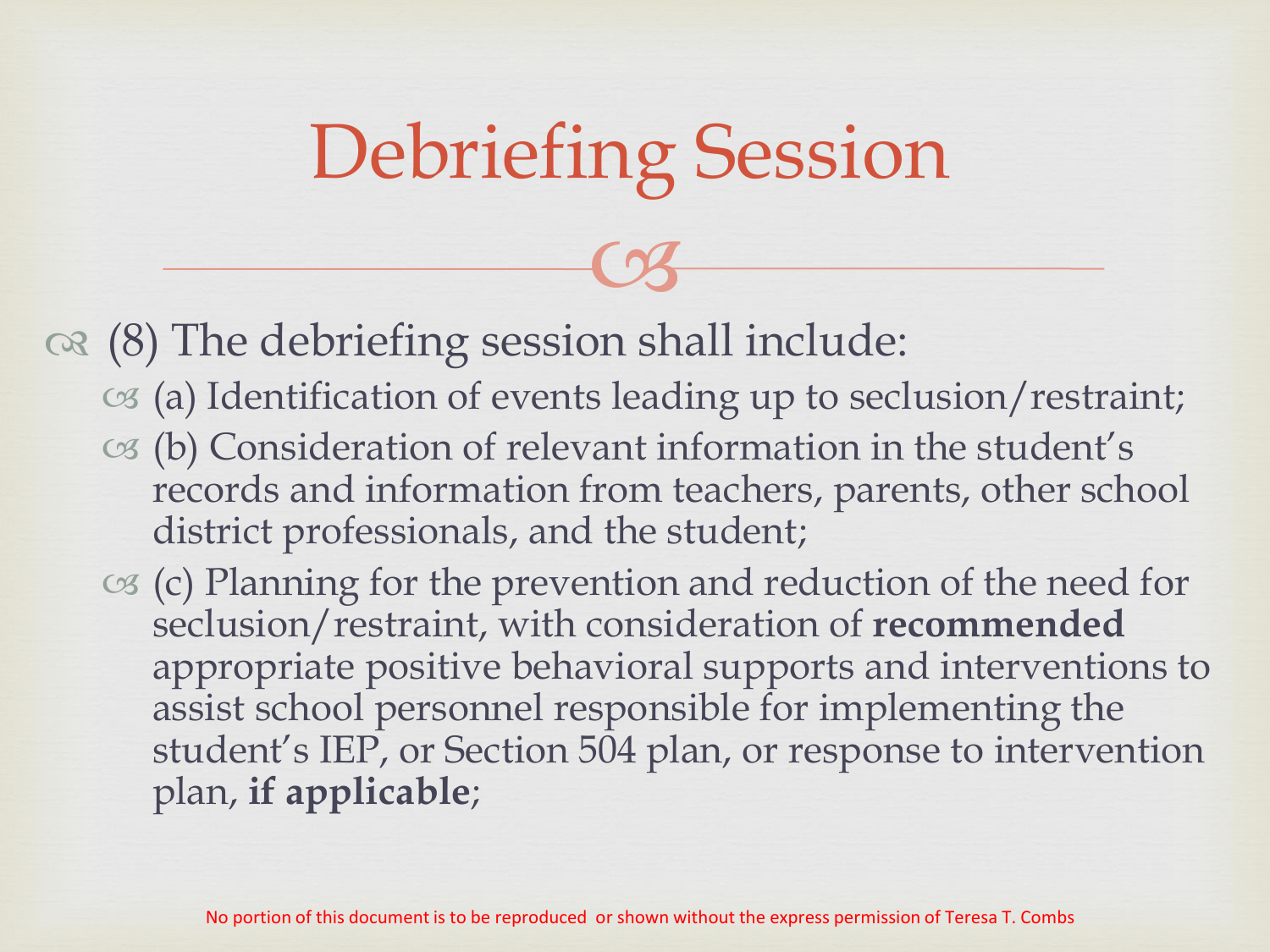## Debriefing Session Continued

 $C<sub>3</sub>$ 

- Consideration of whether positive behavioral supports/ interventions were implemented with fidelity; and
- $\infty$  (d) For any student not identified as eligible for services under either Section 504 or the IDEA, **consideration of a referral**  under either law and documentation of the referral **or documentation of the basis for declining to refer the student**.
- or All documentation utilized in the debriefing session shall become part of the student's education record.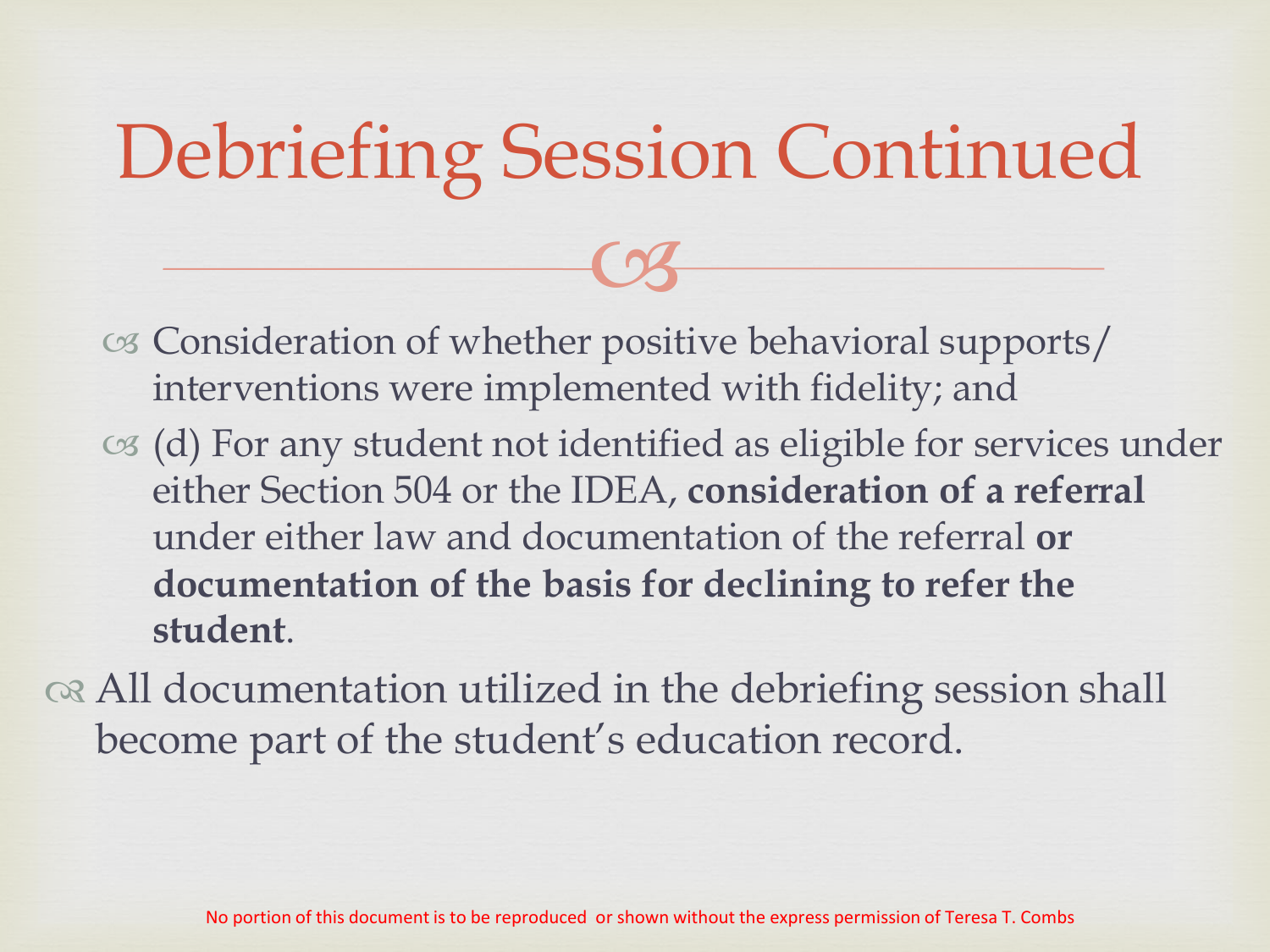## Training for All School Personnel

 $C<sub>3</sub>$ 

- (1)(a) All school personnel shall be trained in **state administrative regulations and school district policies and procedures** regarding physical restraint/seclusion.
- KDE says all employees and contractors **performing a task typically performed by school district staff**.
- Includes law enforcement officers **directly employed or performing services under a contract with the district**.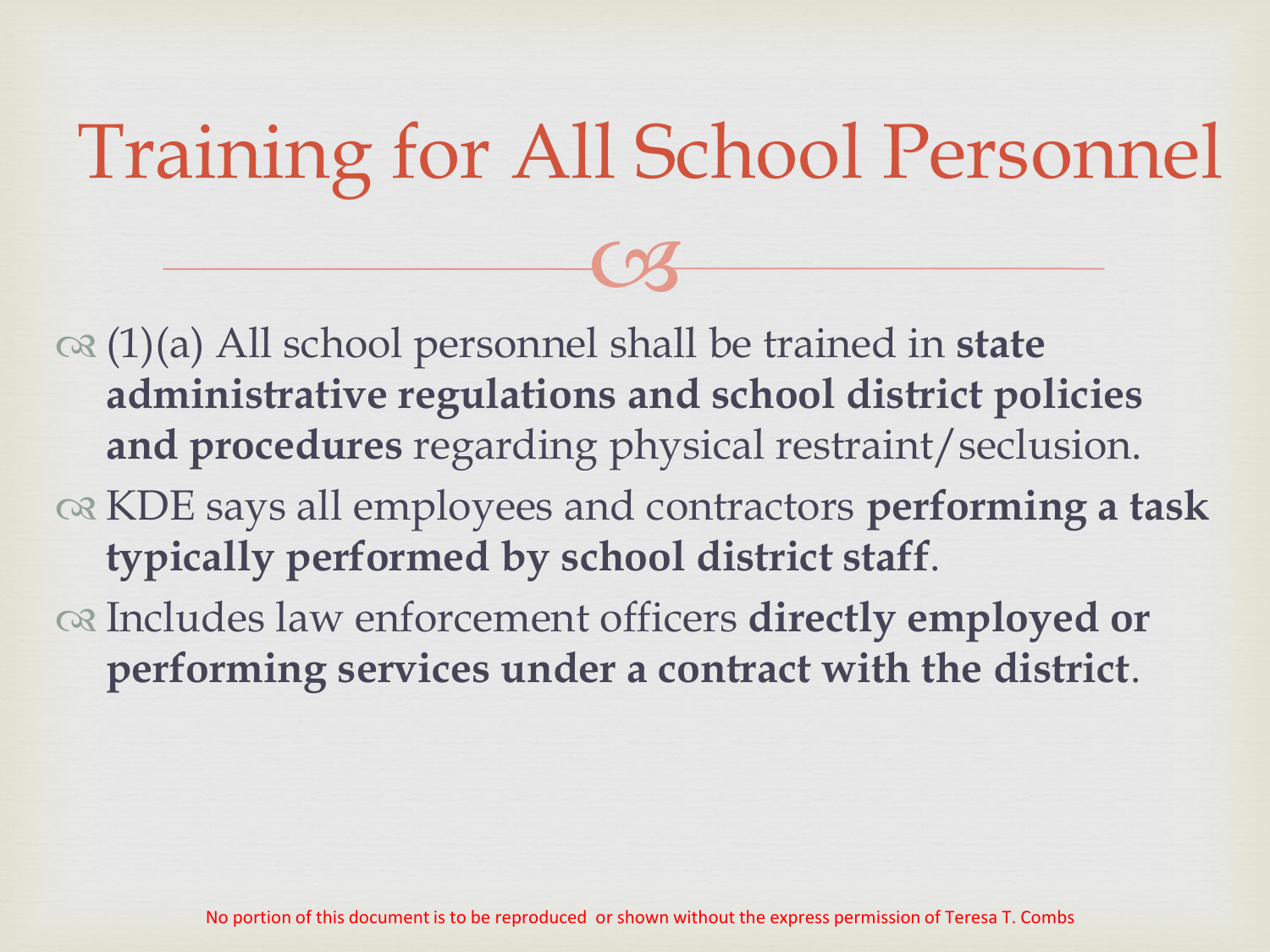#### **COS** Training for All School Personnel Continued

- (b) All school personnel shall be **trained annually** to use an array of positive behavioral supports and interventions to:
	- os 1. Increase appropriate student behaviors;
	- 2. Decrease inappropriate or dangerous student behaviors; and
	- 3. Respond to dangerous behavior.
- or May be delivered utilizing web-based applications.
- All school staff includes contractors who work with students and law enforcement employees or contractors.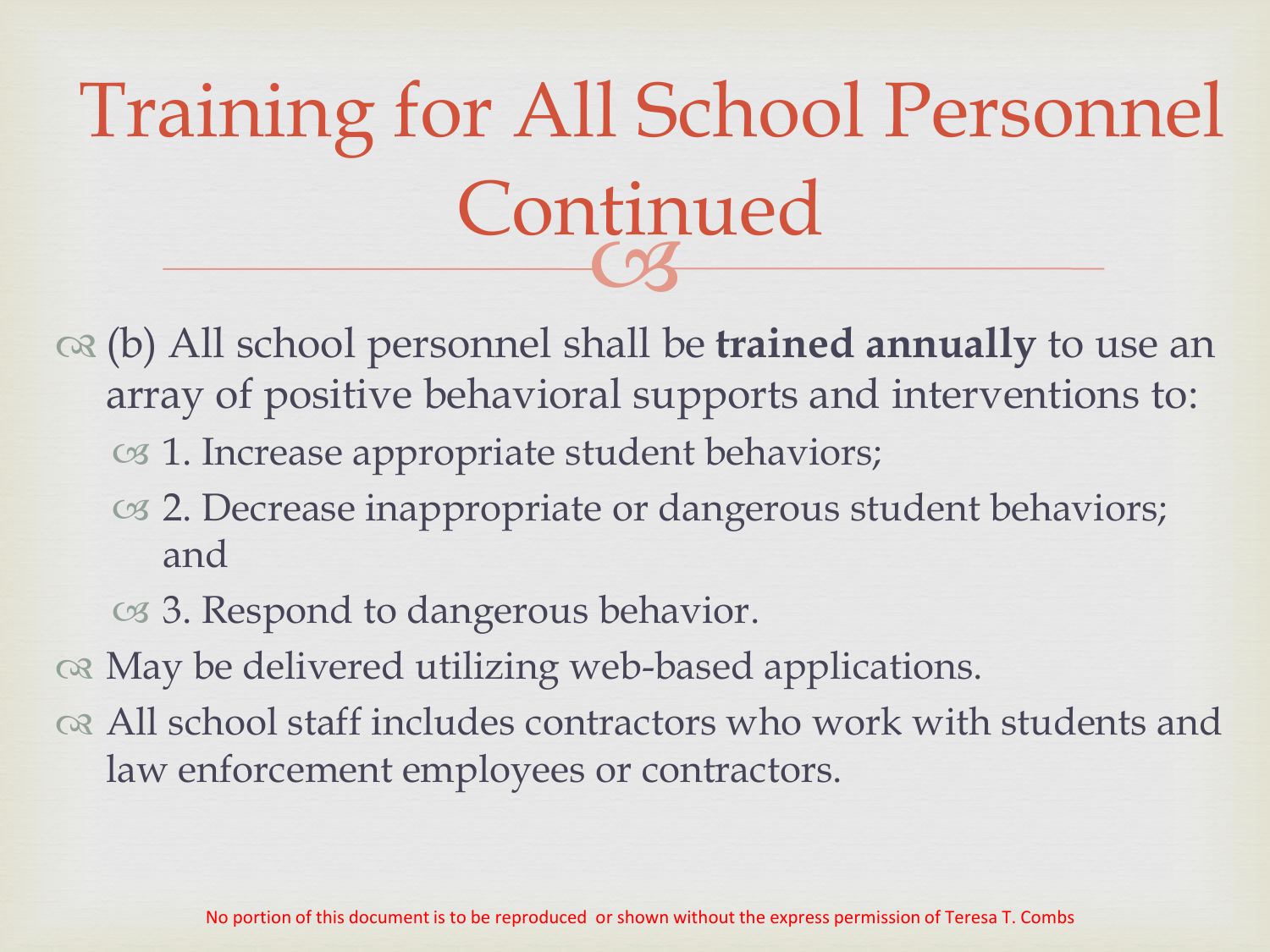#### **COS** Training for All School Personnel Continued

#### (d) All Staff Required Training Content

- $\infty$  1. Appropriate procedures for preventing the need for physical restraint/seclusion, **including** positive behavioral supports and interventions;
- 2. State administrative regulations and school district policies and procedures regarding physical restraint/seclusion;
- $\infty$  3. Proper use of positive reinforcement;
- $\infty$  4. The continuum of use for alternative behavioral interventions;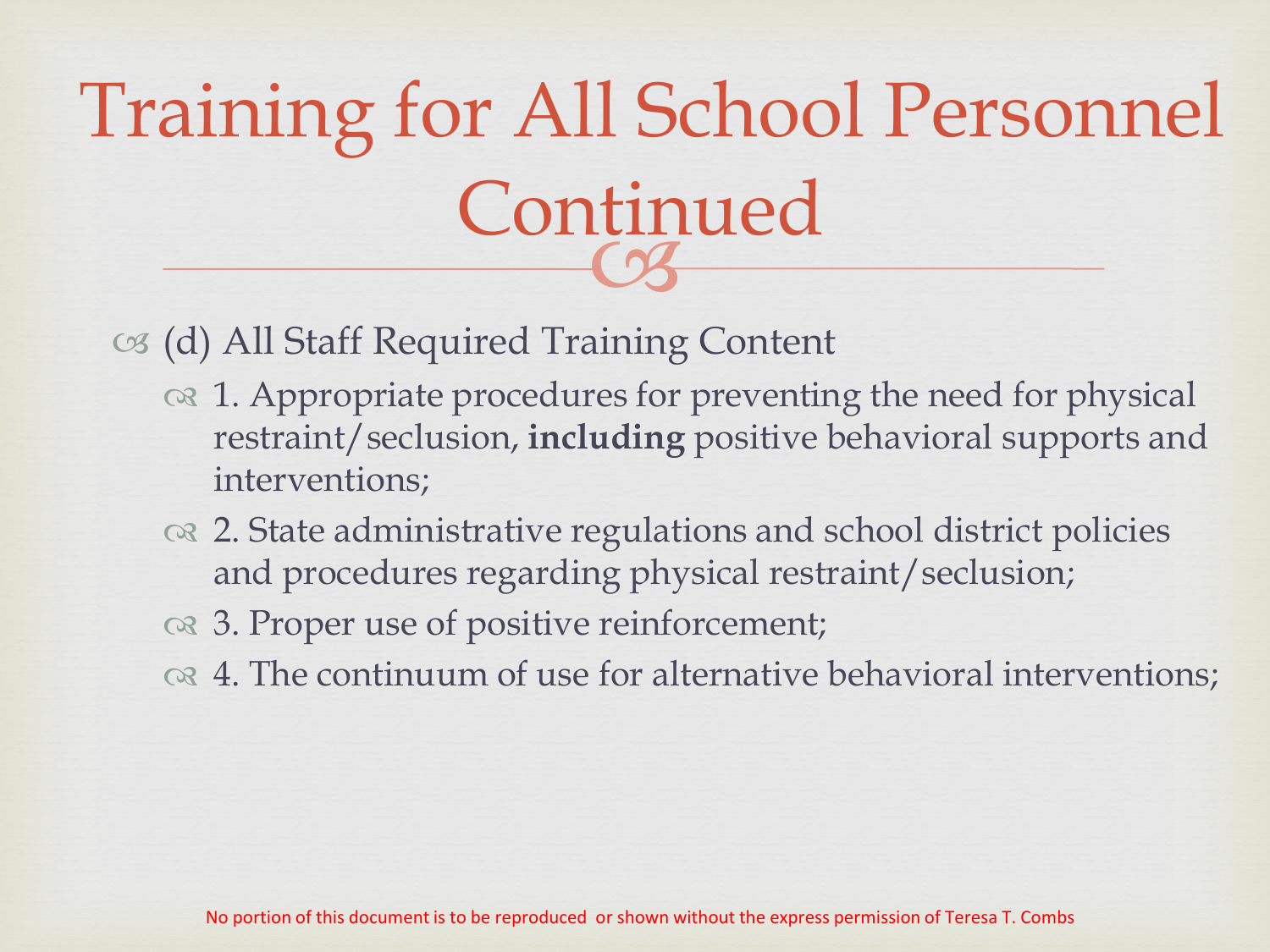#### **COS** Training for All School Personnel Continued

 $\infty$  5. Crisis prevention;

- $\infty$  6. De-escalation strategies for responding to inappropriate or dangerous behavior, **including** verbal de-escalation, and relationship building; and
- 7. Proper use of seclusion as established in Section 4 of the regulation,
	- **Including instruction on monitoring physical signs of distress and obtaining medical assistance if necessary**.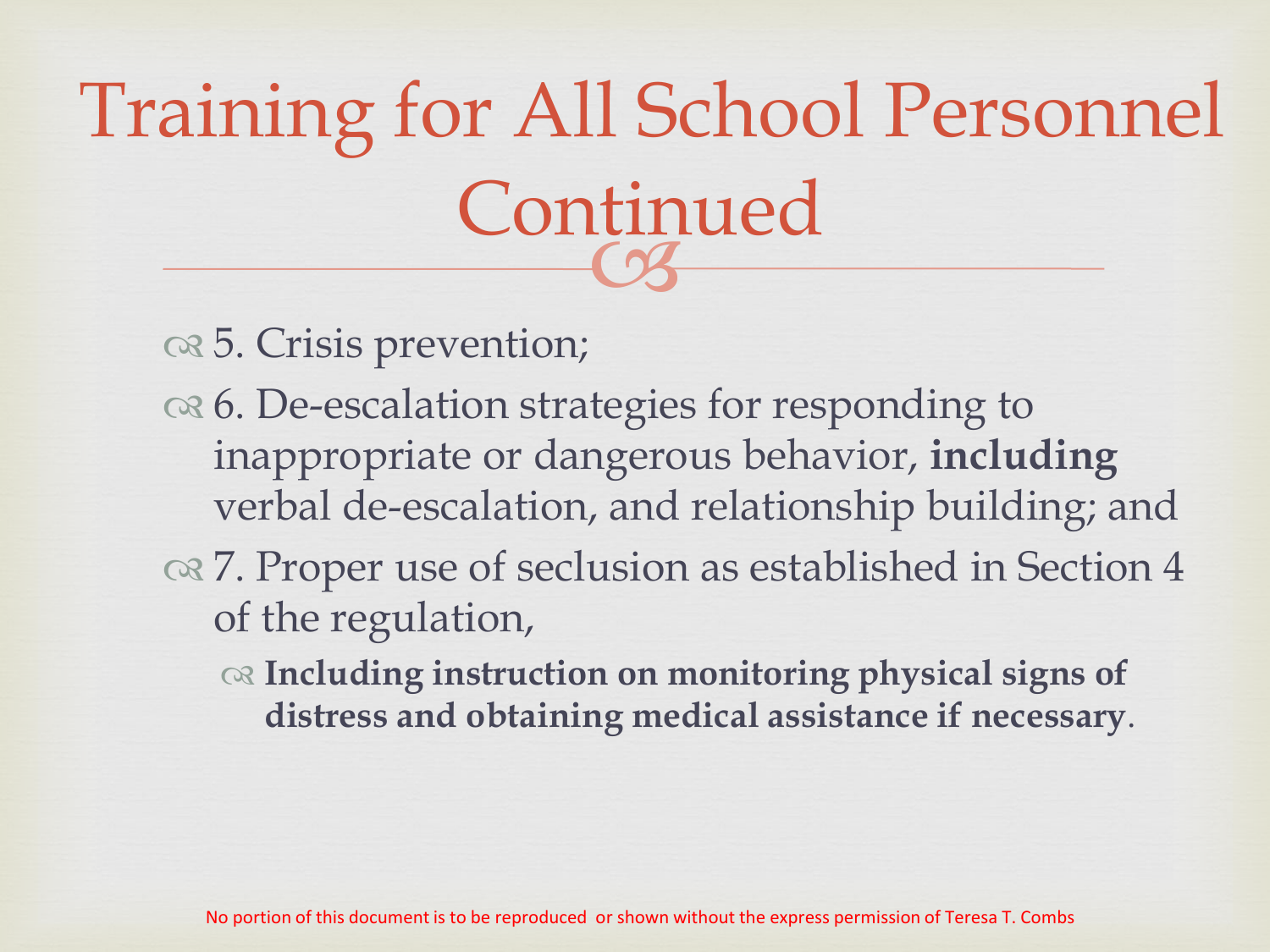## $\frac{1}{3}$ Designation & Notice of Core Team Members

- A core team of selected school personnel **shall be designated** to respond to dangerous behavior and to implement physical restraint.
- All school personnel shall receive **annual written or electronic communication** from the district **identifying core team members in the school setting** who have been trained to implement physical restraint.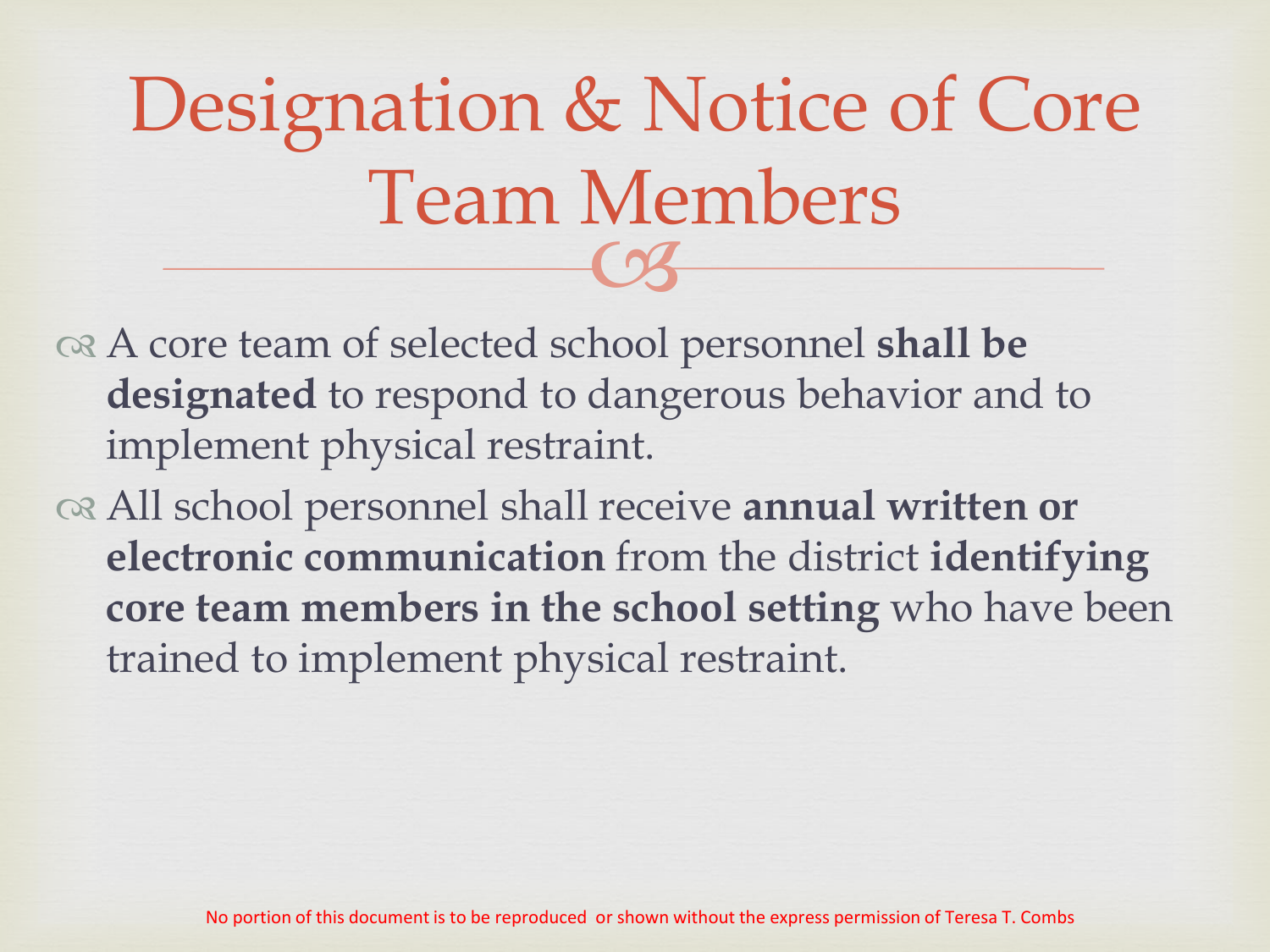## Core Team Training

 $C<sub>3</sub>$ 

 The core team, **except school resource officers and other sworn law enforcement officers**, shall receive additional **yearly** training in the following areas:

- (a) Appropriate procedures for preventing the use of physical restraint except as permitted by the regulation;
- (b) Description and identification of dangerous behaviors that may indicate the need for physical restraint;
- Methods for evaluating the risk of harm in individual situations, in order to determine whether the use of physical restraint is safe and warranted;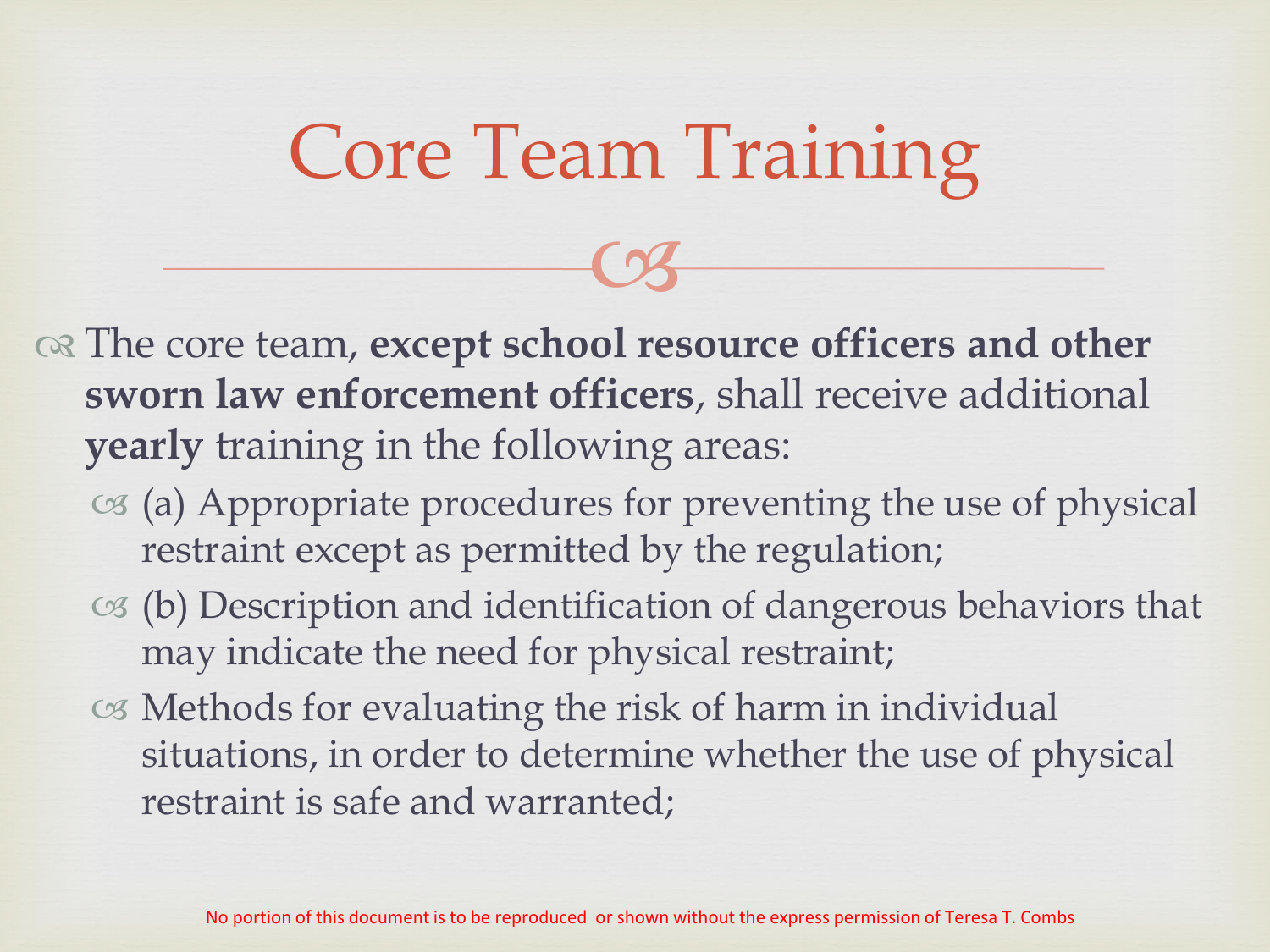$\frac{1}{3}$ Core Team Training Continued

- (c) Simulated experience of administering/receiving physical restraint;
- Instruction regarding the effect on the person physically restrained, **including**:
	- Instruction on monitoring physical signs of distress and obtaining medical assistance;
- (d) Instruction regarding documentation and notification requirements and investigation of injuries; and
- $\infty$  (e) Demonstration by core team members of proficiency in the prevention and use of physical restraint.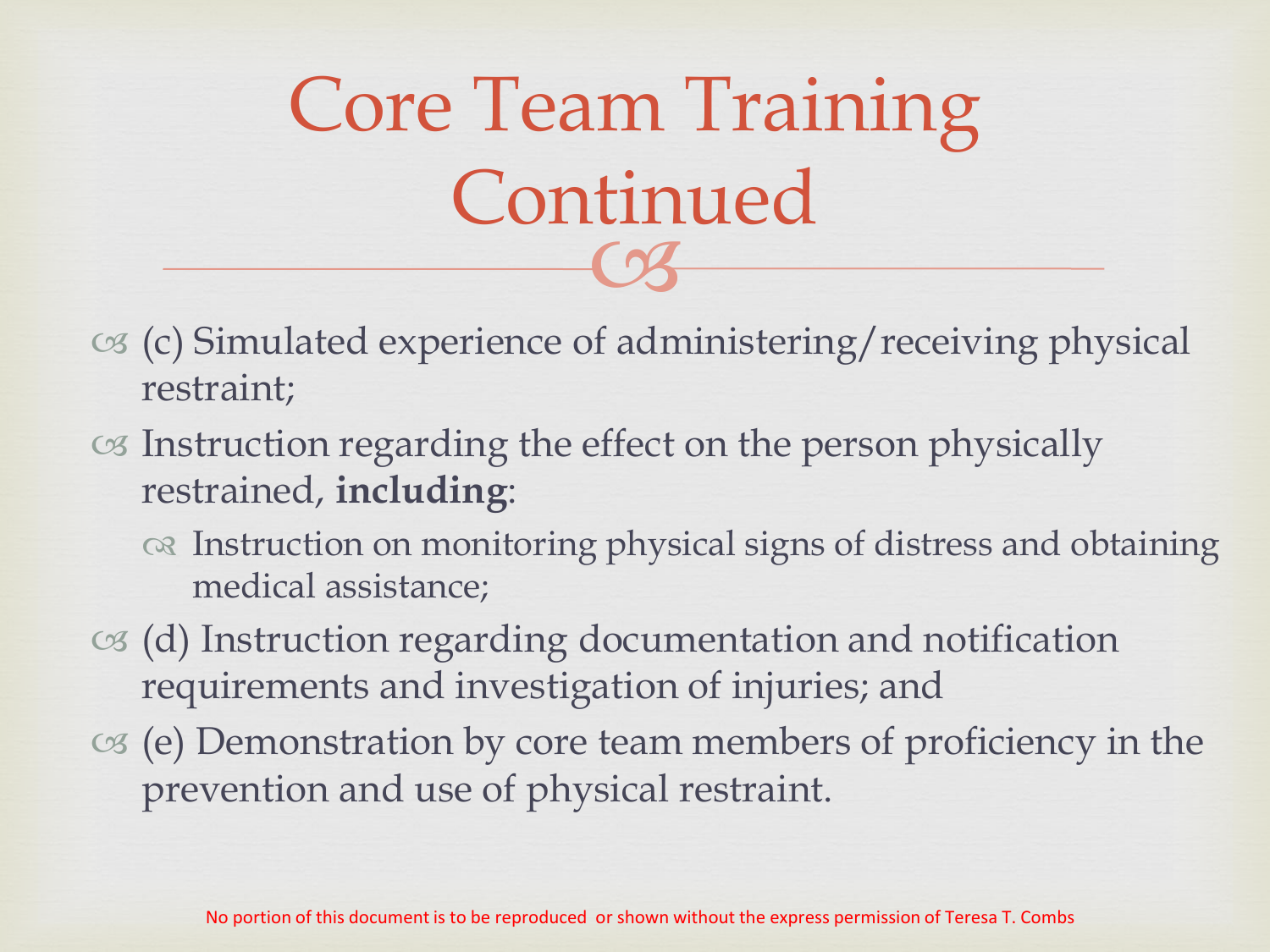## Aggregate Data Reporting

 $C<sub>3</sub>$ 

on The following data shall be reported by the district in the student information system related to incidents of physical restraint/seclusion:

- (1) Aggregate number of uses of physical restraint;
- (2) Aggregate number of students placed in physical restraint;
- (3) Aggregate number of uses of seclusion;
- (4) Aggregate number of students placed in seclusion;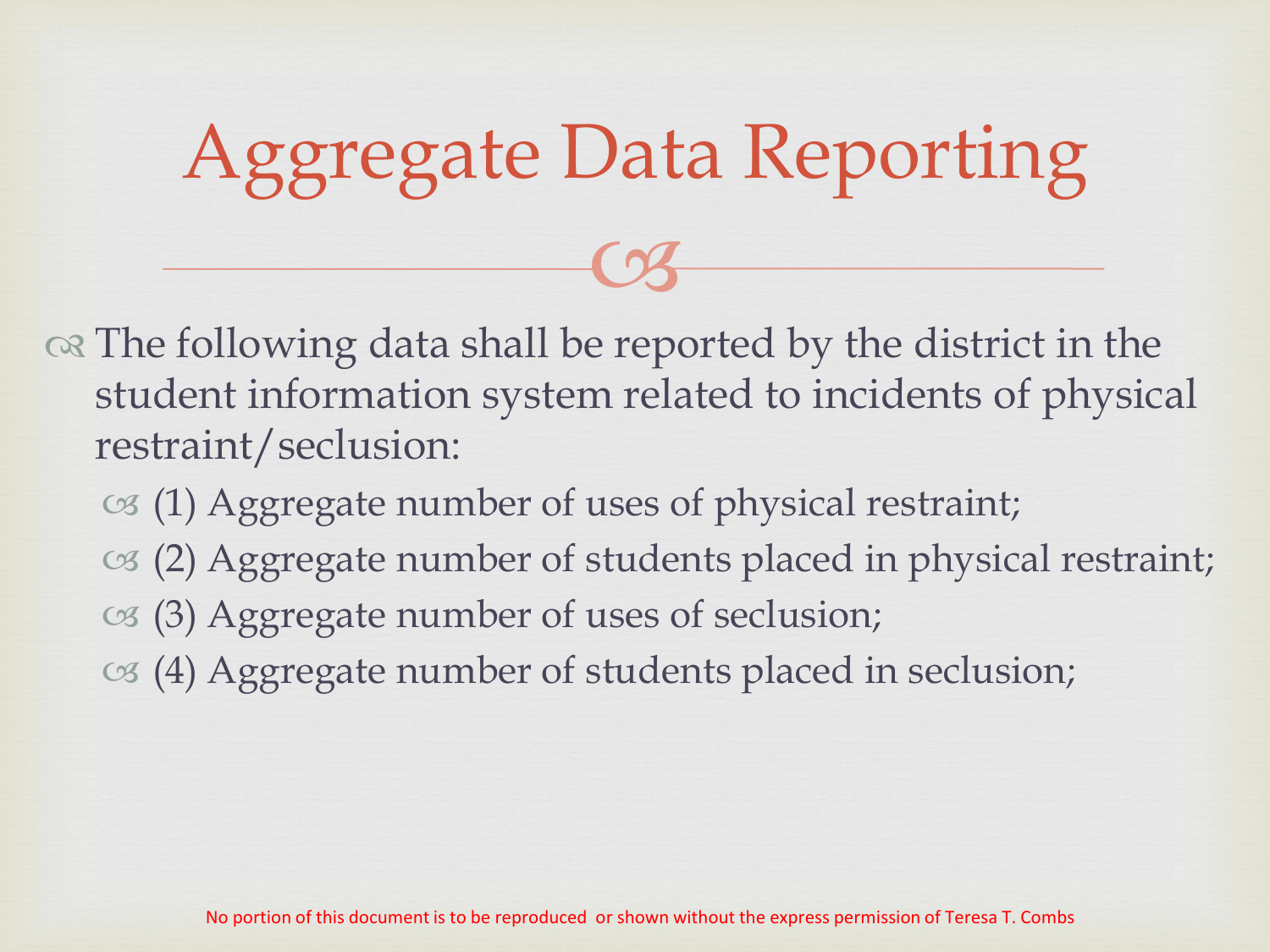#### $\frac{1}{3}$ Aggregate Data Reporting Continued

#### $\infty$  (5) Aggregate number of instances of:

- Substantial risk of death,
- $\infty$  Extreme physical pain,
- Protracted and obvious disfigurement, or
- $\infty$  Protracted loss or impairment of the function of a bodily member, organ, or mental faculty **to students** related to physical restraint/seclusion;